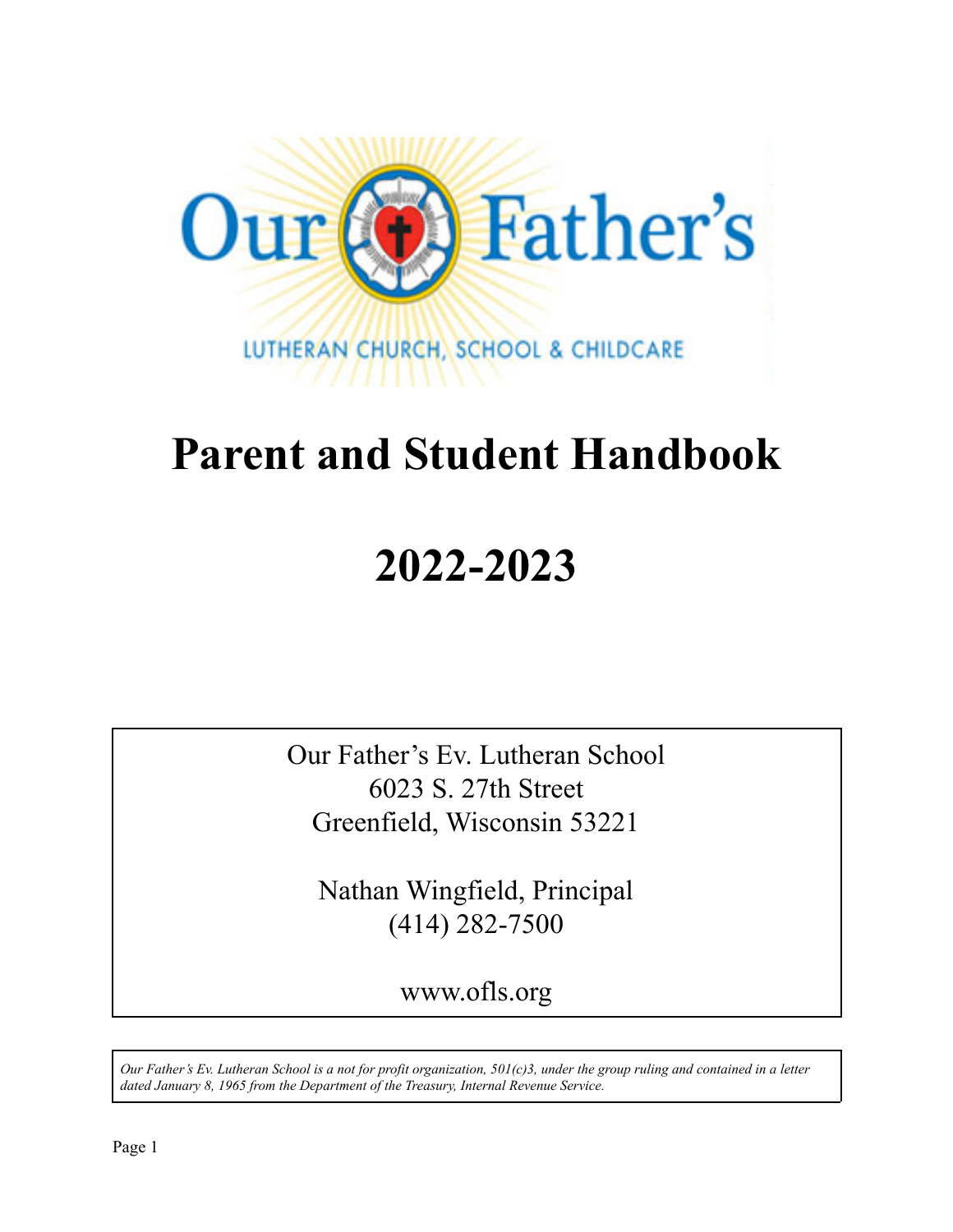## **Parent Handbook - Table of Contents**

| <b>Member of LCMS</b>                  | 3                       | Fees                                      | 14 |
|----------------------------------------|-------------------------|-------------------------------------------|----|
| <b>Emergency Information</b>           | 3                       | <b>Fees and Tuition</b>                   | 14 |
| <b>Mission Statement</b>               | 4                       | <b>Fees and Tuition for School Choice</b> | 15 |
| Welcome                                | $\overline{\mathbf{4}}$ | <b>Field Trips</b>                        | 15 |
| <b>Philosophy of Education</b>         | 4                       | <b>Homework Expectations</b>              | 15 |
| <b>Solid Academic Training</b>         | $\overline{\mathbf{4}}$ | <b>Homework from Student Absence</b>      | 16 |
| All children are part of the Church    | $\overline{\mathbf{4}}$ | <b>IEP/ISP Team Evaluation</b>            | 16 |
| <b>Church and Worship</b>              | 5                       | <b>Liability Disclosure</b>               | 16 |
| <b>Church Attendance</b>               | 5                       | <b>Lice Policy</b>                        | 16 |
| <b>Baptism</b>                         | 5                       | <b>Limited Services</b>                   | 16 |
| <b>Adult Catechesis</b>                | 5                       | <b>Lunch Room</b>                         | 17 |
| <b>Weekly Chapel Services</b>          | 5                       | <b>Medication Policy and Procedure</b>    | 17 |
| <b>Devotions</b>                       | 6                       | <b>Newsletter</b>                         | 17 |
| <b>Parent Responsibilities</b>         | 6                       | <b>Non-Discrimination Policy</b>          | 17 |
| <b>Faculty and Staff List</b>          | 7                       | <b>Non-Harassment Policy</b>              | 18 |
| <b>Governing Board</b>                 | 7                       | <b>Nuisances</b>                          | 18 |
| <b>Abuse</b>                           | 7                       | <b>Online Grades</b>                      | 18 |
| <b>Admission Policy</b>                | 7                       | <b>Open Board Meetings</b>                | 19 |
| <b>Absence from/Tardy to School</b>    | 8                       | <b>Opt Out of Religious Activities</b>    | 19 |
| <b>Alternative Lifestyles</b>          | 8                       | <b>Parental Access to the Classroom</b>   | 19 |
| <b>Appeals Process</b>                 | 9                       | <b>Parental Service</b>                   | 19 |
| <b>Background Checks</b>               | 9                       | <b>Parental Support</b>                   | 20 |
| <b>Birthday Treats</b>                 | 10                      | <b>Parties</b>                            | 20 |
| <b>Computer Network Acceptable Use</b> | 10                      | <b>Promotion Standards</b>                | 20 |
| <b>Dealing with Problem Situations</b> | 10                      | <b>Policy for Student Records</b>         | 21 |
| <b>Discipline Policy</b>               | 10                      | <b>Room Parents</b>                       | 21 |
| <b>Dress Code</b>                      | 12                      | <b>School Times for Students</b>          | 21 |
| <b>Due Process</b>                     | 12                      | <b>Sexual Harassment</b>                  | 23 |
| <b>Early Dismissal</b>                 | 12                      | <b>Student Illness</b>                    | 23 |
| <b>Emergency School Closings</b>       | 13                      | <b>Student Search</b>                     | 24 |
| <b>Enrollment Limitations</b>          | 13                      | <b>Transfer Policy</b>                    | 24 |
| <b>Examination of Student Records</b>  | 13                      | <b>Visitors</b>                           | 24 |
| <b>Extracurricular Activities</b>      | 14                      | <b>Volunteer Opportunities</b>            | 24 |
| <b>Fire Drills</b>                     | 14                      | 501(c)3 Documents                         | 25 |
| <b>Fighting</b>                        | 14                      | <b>Acknowledgement of Guidelines</b>      | 26 |
|                                        |                         |                                           |    |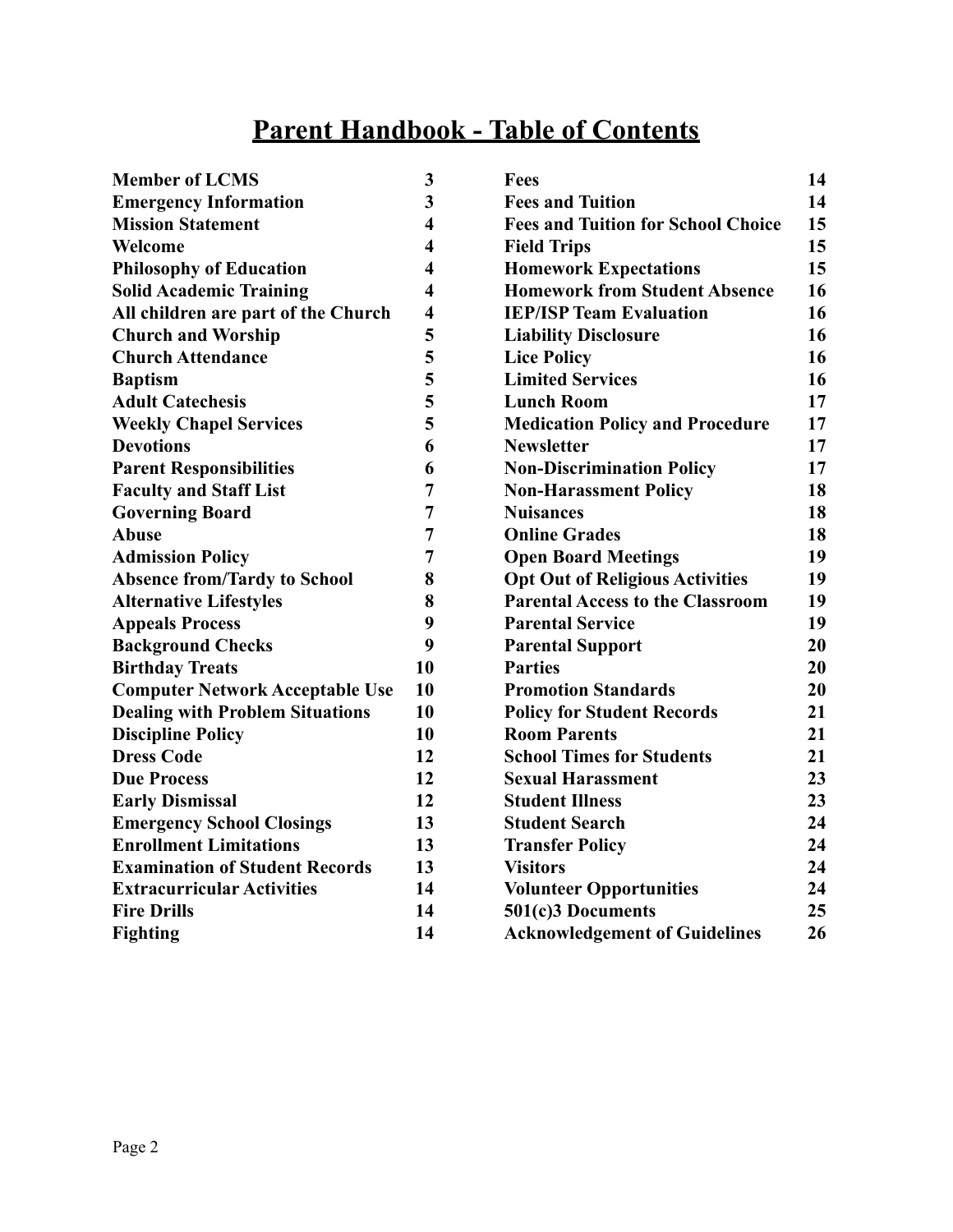**Our Father's Lutheran is a member congregation of the Lutheran Church - Missouri Synod (LCMS). The beliefs and teachings of the church and school are in accordance with those of the LCMS [\(www.lcms.org](http://www.lcms.org)). For further information, please contact the church office to speak with the pastor.**

**Our Father's Lutheran School is accredited by National Lutheran School Accreditation. Our Father's ChildCare holds a State of Wisconsin Child Care License. They are quality rated through the Youngstar program. These certificates ensure your child will participate in a school that is not only safe but provides an environment that enhances development.**

#### **PHONING Our Father's Lutheran School**

**Our phone system is designed to serve the needs of our school families and our staff. One of our highest priorities is to maintain classroom environments that are free from unnecessary interruptions. For this reason, we do not allow telephone calls directly to the classrooms during the school day. Messages for students will be taken by our school support staff. To reach the school office, please call 414-282-7500. Office hours are 7:30 AM to 3:30 PM. After hours, our voice mail system will allow you to leave messages for teachers and staff.**

#### **EMERGENCY INFORMATION**

**For snow days, or any other community emergency, please tune in to local media outlets, including CBS-58, WTMJ-4, and WISN-12 for information about school closings.**

**We encourage parents to use their own discretion when deciding to send their children to school on days when the weather is hazardous.**

**If an emergency occurs during the school day, we will make every effort to contact you. This is a cooperative effort to communicate important information as quickly as possible.**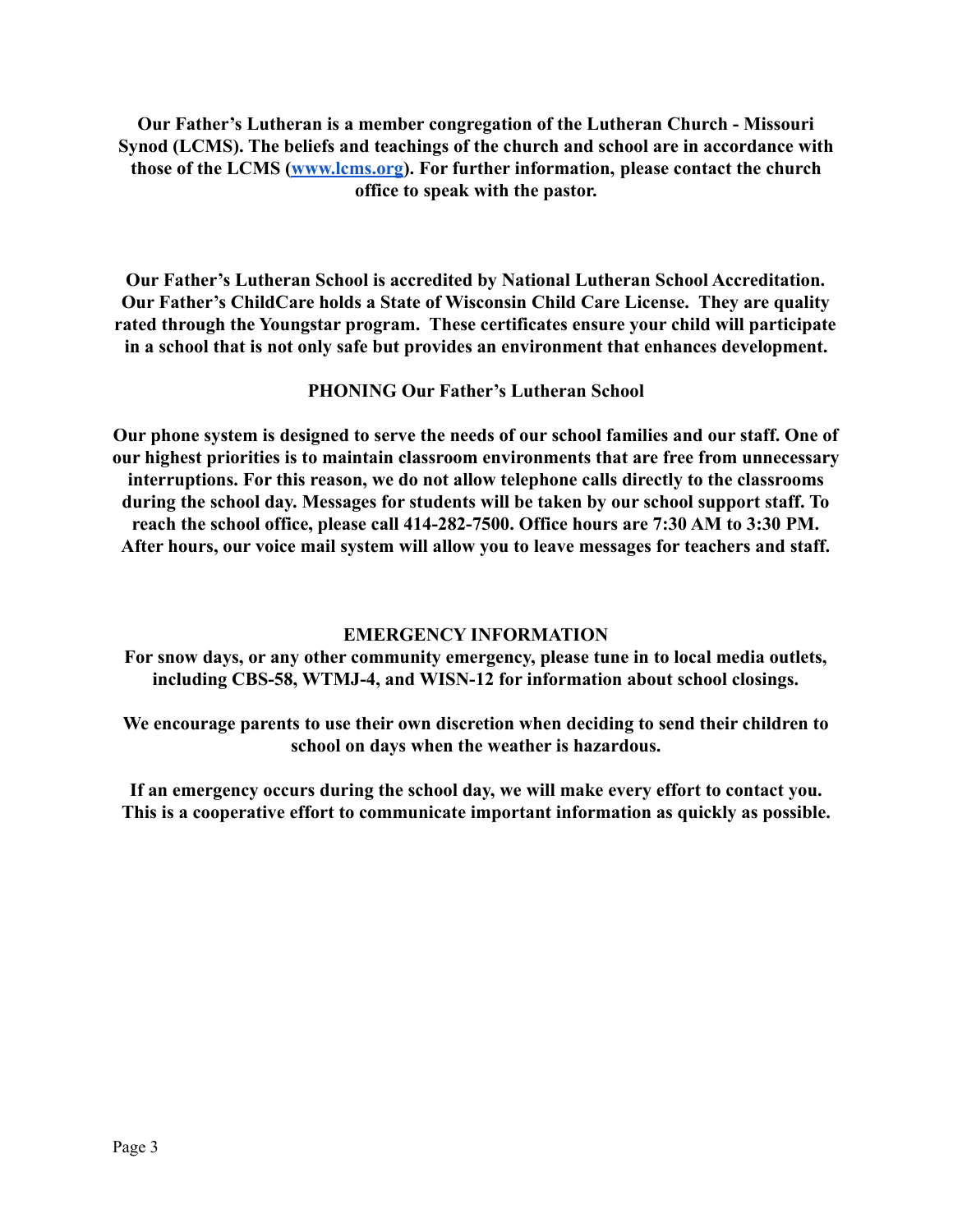## **Our Father's Ev. Lutheran School**

#### **Mission Statement**

**The Mission of Our Father's Ev. Lutheran School is to assist parents in their God-given responsibility to educate their children and to train them in the one true faith in Jesus Christ.**

#### **Welcome**

Each day at Our Father's, we seek to teach the children about the love of God the Father shown to us through the suffering, death, and resurrection of Jesus Christ. We do this through extensive use and memorization of Luther's Small Catechism as well as the daily reading of Bible stories. We cannot emphasize enough how important it is to hear God's Word spoken. Romans 10:17 tells us that faith comes by hearing. If you are not a member of the Lutheran Church, we encourage you to ask the Pastor and staff about the Lutheran Church and we welcome you to join us on Thursdays and Sundays in worship.

#### **Philosophy of Education**

A philosophy of education requires the awareness that the source of all truth is Divine revelation (Ps. 25:5) and that God has revealed Himself to us only through Word and Sacrament (Jn. 14:6, I Cor. 2:10). In that Word, God has entrusted parents with the responsibility to teach their children (Deut. 11:19, Ps. 78:5, Prov. 22:6). It is the function of a school to assist parents with this responsibility by providing an organized learning environment, centered on Christ, that nourishes the mind, body, and spirit of those children in our care. We recognize that these children are simultaneously both sinners and redeemed saints; that they are alienated from God through their sinful nature, and reunited with God through the redemptive work of Jesus Christ.

#### **Solid Academic Training**

God expects His children to develop and use all of the abilities He has given them to glorify Him and to benefit their neighbor. Our Father's follows a curriculum that builds sequentially in the areas of Religion, Mathematics, Science, Social Studies, Language Arts, Technology, Music, Art, and Physical Education. Each year, first through eighth grade students are assessed to give an accurate comparison to state and local norms.

#### **All children are part of the Church**

The Lutheran Church has traditionally been known as the "Education Church", and that holds true today at Our Father's Ev. Lutheran Church and School. Part of the Great Commission is to teach, and the Church begins to fulfill that function with an educational program for her youth. This program helps prepare all of the children for their adult involvement in God's Kingdom. In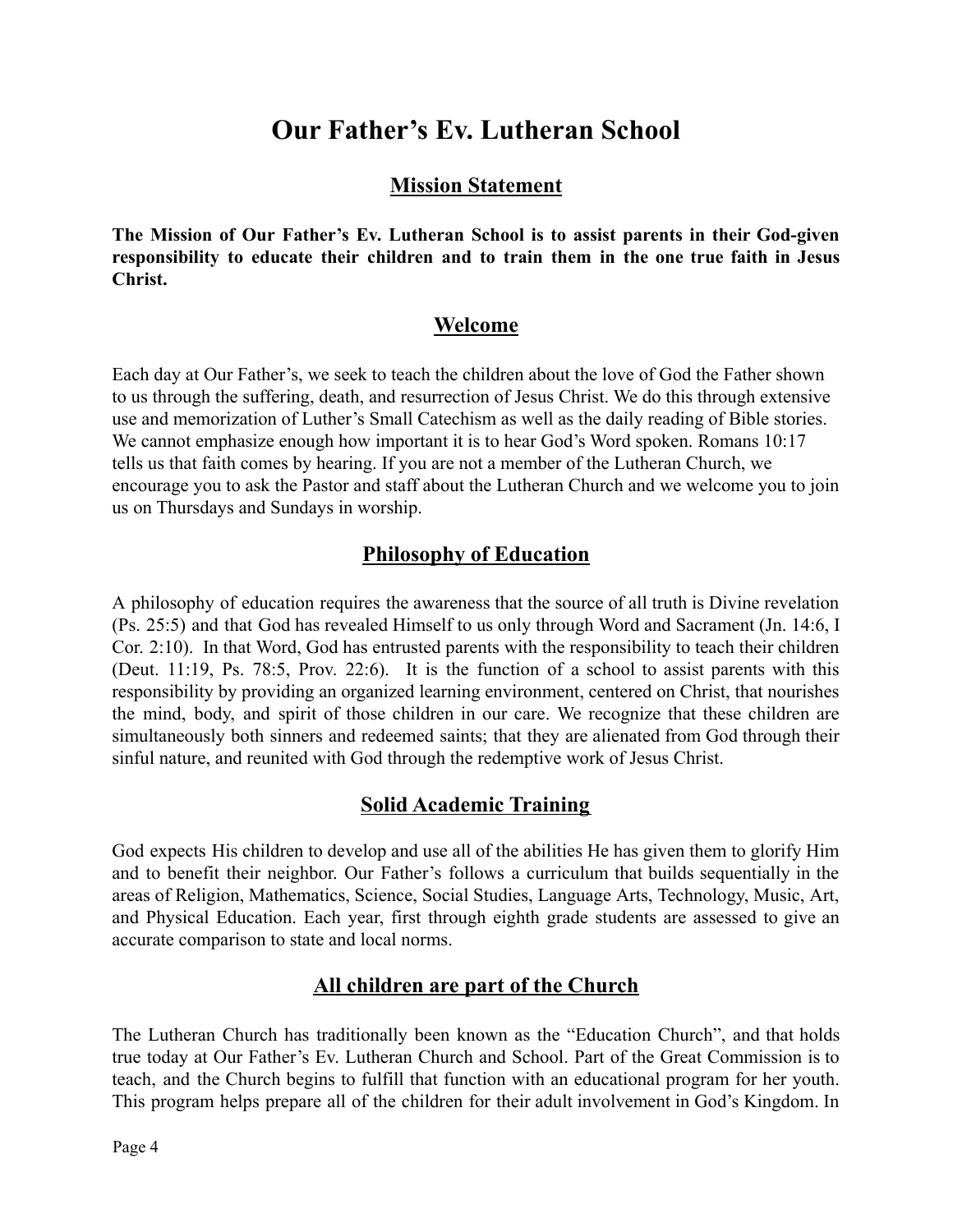Lutheran schools the Christian dimension permeates all subjects and activities. Religion is not limited to one hour or one class. Teachers seek opportunities to witness in every class and relate God's Word to all aspects of life.

## **Church and Worship**

Our Father's celebrates the Divine Service three times each week. We welcome families to come and join us at any service. We also offer Adult Bible Study and Sunday School (3 yr - 6th grade). The service schedule is as follows:

- Thursday  $\omega$  7:00 pm (year round)
- Sunday  $\omega$  8:00 am and 10:45 am (Labor Day-Memorial Day) ○ Adult Bible Study and Sunday school between services at school
- Sunday  $\omega$  8:00 am and 10:00 am (Memorial Day-Labor Day)

### **Church Attendance**

Whereas the primary mission of Our Father's Lutheran Church and School is the sharing of the Gospel, regular church attendance is necessary for healthy spiritual development. It is vital that children and their families regularly attend church to hear God's Word and receive His Sacraments. This modeling demonstrates to your children the high level of importance of hearing and receiving God's free gifts.

All school families should strive to attend church on a weekly basis. This greatly impacts the attitudes and behavior of children in the classroom. We understand that there may be special circumstances which prevent you from meeting this expectation. **It is our desire that you make these issues known to us so that provisions might be made**. If you would like to speak to us personally about this expectation, please contact the Principal.

## **Baptism**

As a Lutheran School, we believe what Scripture says in Mark 16:16 and Matthew 28:19. To this end, our staff will strongly encourage the baptism of children who have not yet received this gift. Please know, Holy Baptism is not "just something to get done". The work begun in our baptism continues until the day our Lord returns in glory.

## **Adult Catechesis**

For those interested in learning more about the Lutheran faith, Adult Catechesis classes are offered. Participating in these classes is an excellent way to learn the faith and become more active at Our Father's.

#### **Weekly Chapel Services**

Our school comes together Wednesday mornings at 8:05 a.m. in the church to worship together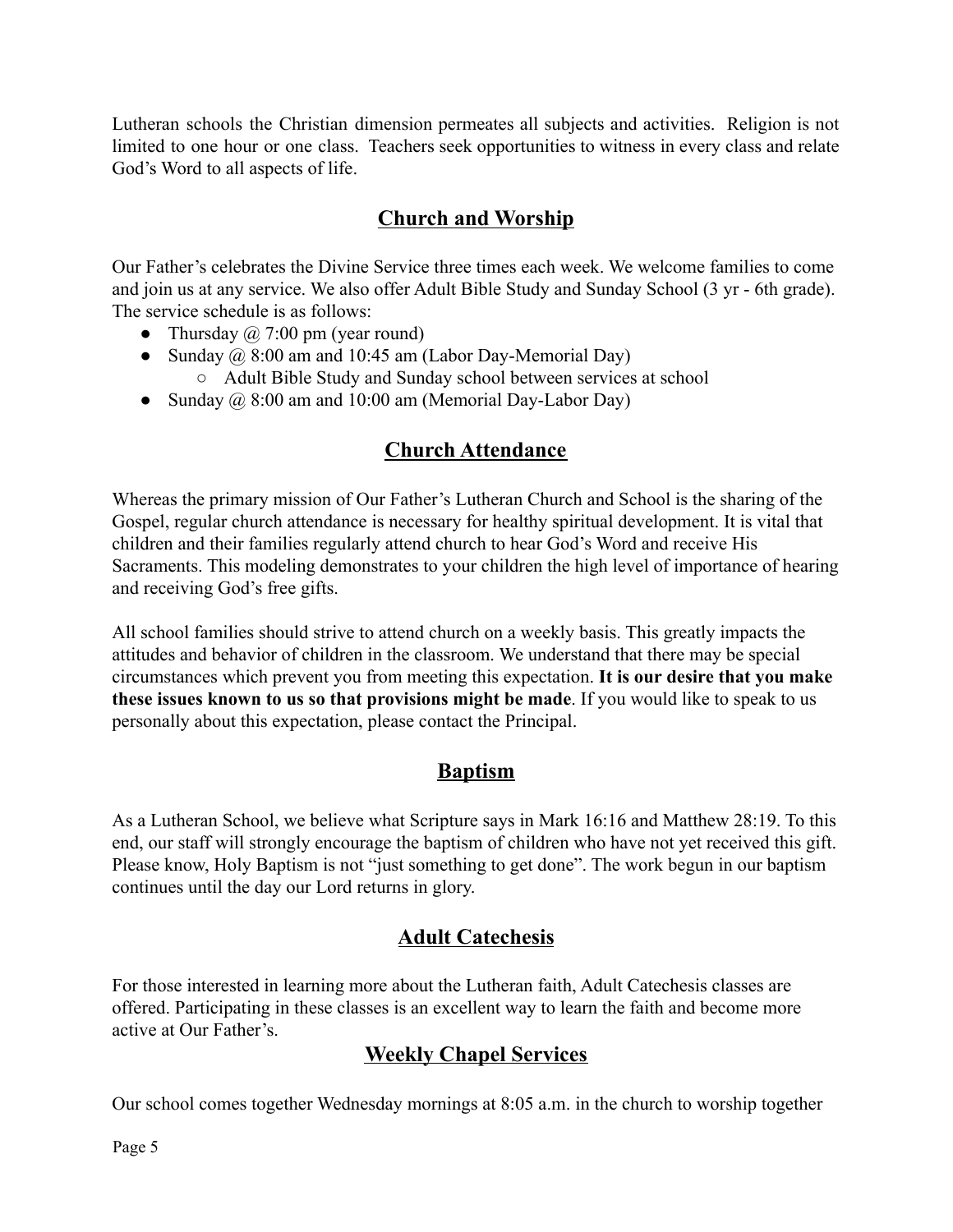in the order of Matins. Parents are always welcome to join the faculty, staff, and students for these services. Chapel services are led by the Pastor. We also have a Baptismal Remembrance chapel where students who are celebrating baptism birthdays during specific months are recognized. Students who have completed(saying by memory to Pastor) any of the Six Chief parts of Luther's Small Catechism are also recognized at these services.

A chapel offering is collected at each of these services as well. Offering envelopes will be made available. In the past offerings have been given to a variety of charitable organizations and have helped needy families with food and clothing.

### **Devotions**

For families interested in having devotions as a family, *The Treasury of Daily Prayer* is an excellent resource for use with your children. Copies are available for purchase at cph.org and amazon.com.

## **Parent Responsibilities**

#### **The Basics:**

A child's success in school is greatly determined by the level of involvement the parent shows in the education process. As the parent, you are responsible for reinforcing what your child is taught during the school day. Remember, God has placed you in authority over your child. At Our Father's, your primary responsibilities are:

#### **1. Spiritual**

- a. Pray with your child daily
- b. Take your child to church (see Church Attendance Policy)
- c. Encourage your child to share their faith
- d. Forgive your child

#### **2. Academic**

- a. Get your child to school on time every day
- b. Know what your child is learning in school
- c. Set aside reading time every night
- d. Keep an open line of communication with the teacher

#### **3. Social**

- a. Know your child's friends
- b. Encourage your child to participate in extracurricular activities
- c. Monitor your child's internet and social media use

#### **4. Physical**

- a. Encourage healthy eating habits
- b. Encourage physical activity
- c. Establish a regular bedtime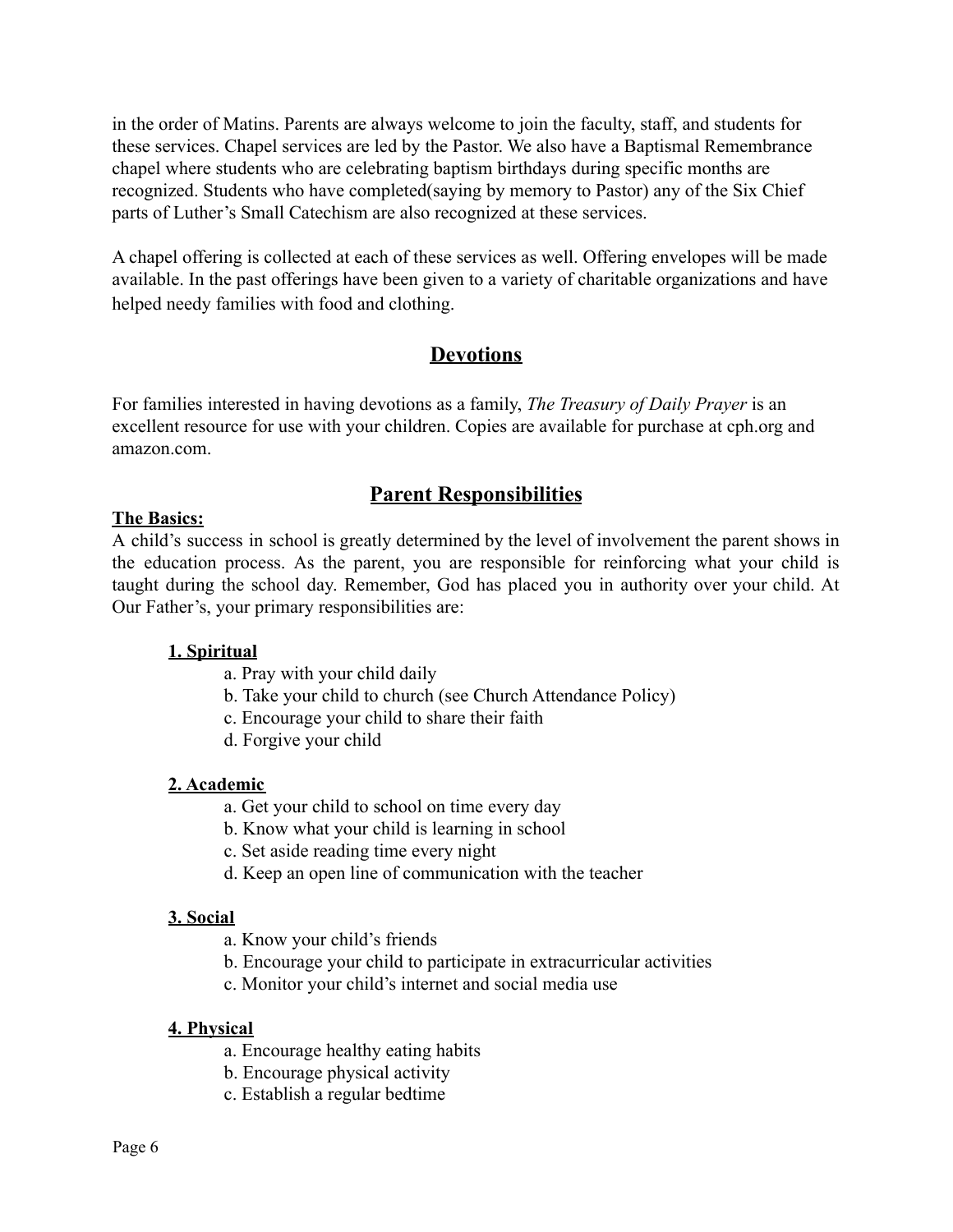#### **Faculty and Staff list**

Rev. Dr. Karl Fabrizius, Pastor Nathan Wingfield, Principal Robert Cahill, 7-8 Homeroom Susan Burgess, 5-6 Homeroom Melvin Beversdorf, 3-4 Homeroom Elizabeth Gottschalk, 1-2 Homeroom Cheryl Cahill, Kindergarten

Laura Koch, Pre-School/Resource Wendy Felber, Pre-School Aide Nancy Wang, School Secretary Hannah Wieting, Music Ken Wiele, Band Hannah Wingfield, Art Jerry Winkelman, Trustee

#### **Governing Board**

Our Father's Ev. Lutheran School's governing board is entitled, "The Board for Christian Education" (BCE). The 2022-2023 BCE consists of the following members:

- 1. David Burgess, Chairman
- 2. Linda Hojnacki, Vice-Chairman
- 3. Tom Domagalski
- 4. Stephen Saunders
- 5. Sherrie Lane
- 6. David Henke
- 7. Benjamin Janetzke
- 8. Sarah Docter

#### **Abuse**

School Personnel must report suspected child abuse immediately to Child Protective Services as mandated by law.

#### **Admission Policy**

Our Father's Ev. Lutheran School participates in the Parental Choice program for Milwaukee, Racine and for the State of Wisconsin. Parents enrolling in the School Choice Program must provide the required documentation. The list of required documentation is available in the school office.

Students entering through the Parental Choice Programs will be enrolled by random selection following the requirements and procedures established by the Wisconsin Department of Public Instruction (DPI).

For families not entering through the Parental Choice Program, the following procedure will be followed.

- Families currently enrolled at Our Father's Ev. Lutheran School will be given the first priority to enroll for the next year if all fees have been paid and tuition is current.
- New families will be enrolled on the basis of the following priorities:
	- 1. Members of Our Father's Ev. Lutheran Church;
	- 2. Members of Mt. Zion Lutheran Church and circuit congregations;
	- 3. Our Father's Ev. Lutheran Child Care families;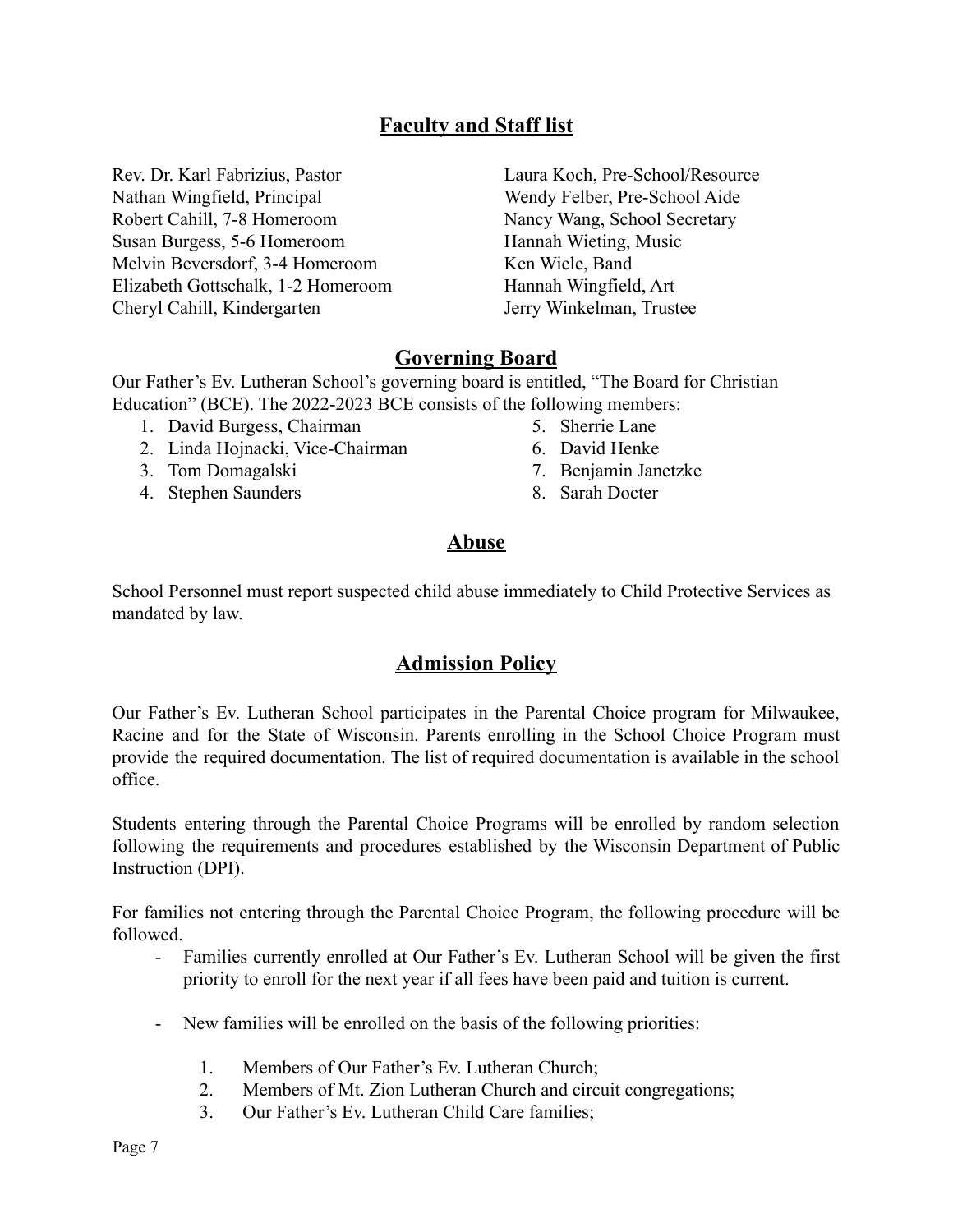4. Non-members date of application.

#### **Additional Admissions Policies and Procedures can be found on the school website.**

## **Absence from/Tardy to School**

Regular attendance is a condition of maximum achievement and is the responsibility of parents.

- **When a child is going to be absent, parents should complete and submit the Student Attendance Absence form on the school website.**
- **When a child must be absent due to illness, a call to the school office or submittal of the Student Attendance Absence form is REQUIRED to confirm the safety of our students, and this call should be made by 9:00 a.m.**
- A written excuse giving the specific reason for the absence is expected upon the child's return to classes. **Failure to report an absence with the appropriate notice will result in an unexcused absence. Please see the state statute below regarding unexcused absences.**
- Students will be marked tardy for arrival between 8:00-8:45 am.
- After the first 45 minutes of the school day absence will be marked as defined below.
	- o 46-90 minutes: Quarter-day absent
	- o 91-180 minutes: Half-day absent
	- o 181-270 minutes: Three-quarter-day absent.
	- o More than 270 minutes: Full-day absent
- For any arrival after 8:00 a.m., parents must sign students into the office.

The school calendar includes a number of days when there are no classes. It is on these days, whenever possible, that routine medical and dental appointments should be made.

Children who are absent from school are deprived of classroom interaction, which is vital to growth and very difficult to make up. Make-up work of assignments should be arranged with the individual teacher and completed with the same number of days that the child was absent.

#### **According to Wisconsin Department of Education "A student qualifies to be habitually truant when he/she is absent without an acceptable excuse all of part of five or more days in a school semester, Wis. Stat. sec. 118.16(1)(a) and (c)."**

The parents of students who are habitually tardy will be notified to discuss the reason for this behavior. Tardiness is very disruptive to the classroom teacher and to the integrity of teaching time for the class and tardy student. If a student is tardy for five mornings or more during a quarter it may result in a disciplinary measure in Sycamore.

#### **Alternative Lifestyles**

The Lord teaches us in His Word that sexuality is a gift granted by God. Deviations from His perfect design, including homosexuality, gender dysphoria, etc., are contrary to God's design. At Our Father's Lutheran School, we hold to the Biblical teaching and acknowledge the sin of these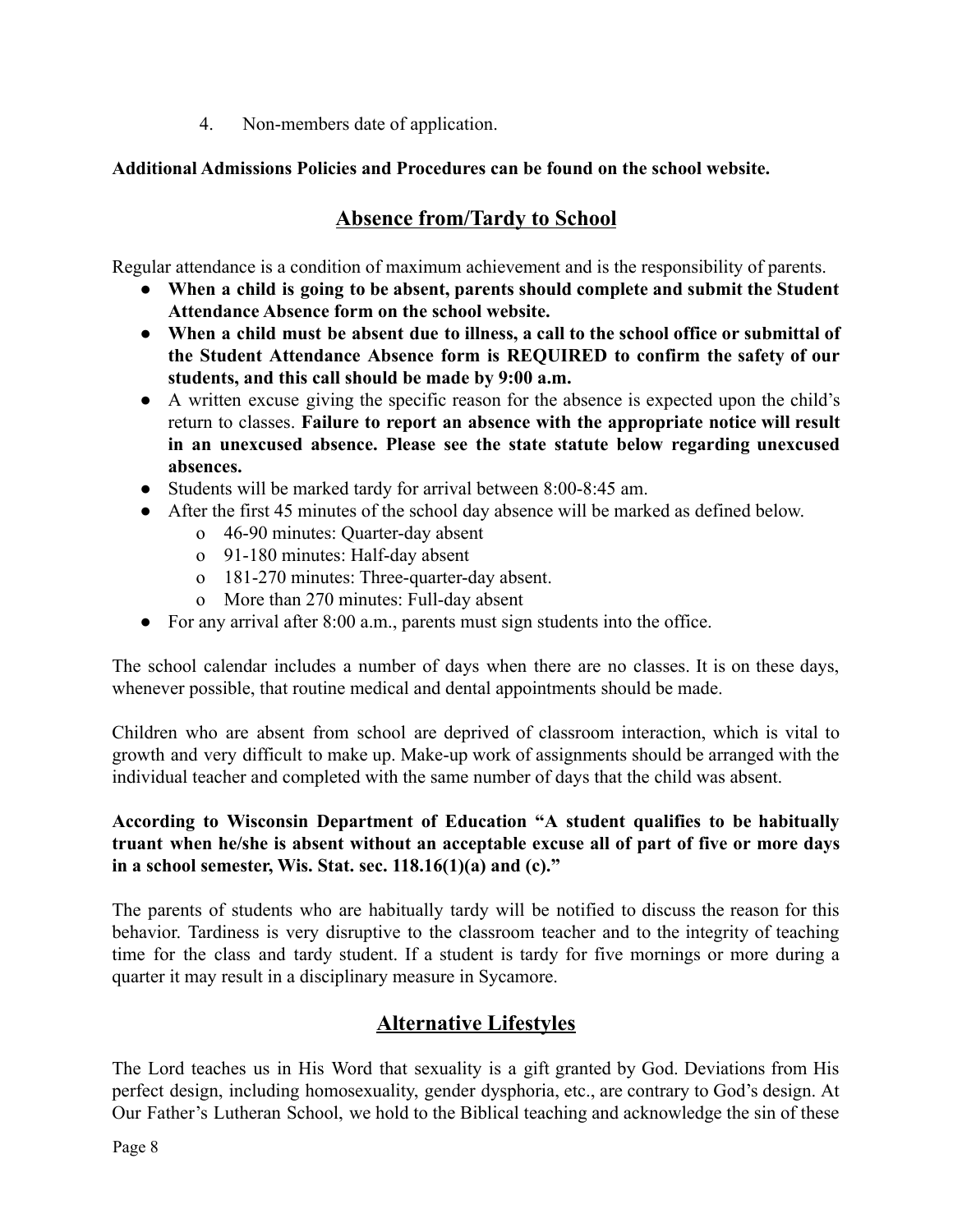behaviors, as well as all other sins. Students who struggle with the sin of homosexuality should feel safe and welcome at our school while simultaneously understanding that their lifestyle is contrary to our teachings and God's Word. The student is encouraged to seek guidance and counseling from our staff regarding these issues. Publicly demonstrating an alternative lifestyle is not allowed at Our Father's Lutheran School.

### **Appeals Process**

Under 119.23(6m)(a)(4) all schools in the Milwaukee Parental Choice Program (MPCP) must provide to every MPCP applicant, "A copy of the appeals process used if the private school rejects the applicant." The following is the School's policy adopted by our school board to satisfy the requirements of  $119.23(6m)(a)(4)$ :

Under 119.23(2)(a) Any pupil in grades kindergarten to 12 who resides within the city may attend any private school if all of the following apply:

1.a. The pupil is a member of a family that has a total family income that does not exceed an amount equal to 3.0 times the poverty level determined in accordance with criteria established by the director of the federal office of management and budget. In this subdivision and sub. (3m), family income includes income of the pupil's parents or legal guardians. The family income of the pupil shall be verified as provided in subd.

1.b. A pupil attending a private school under this section whose family income increases, including a pupil who attended a private school under this section in the 2010-11 school year and whose family income has increased, may continue to attend a private school under this section.

119.23(3)(a) states that a school must, "Within 60 days after receiving the application…notify the applicant, in writing, whether the application has been accepted. If the private school rejects an application, the notice shall include the reason." A school may only reject an applicant for not meeting income and residency requirements, or for losing a random selection lottery. Under the School's appeals process, a rejected applicant has five working days from the date of receipt of their notice of rejection to provide written evidence to the school board that the applicant was improperly rejected. The evidence must include income and residency documentation from the original open enrollment period. The school president, Principal or executive director shall respond to the applicant's appeal within five working days of receipt of the appeal notifying him or her of the acceptance or rejection of the appeal.

## **Background Checks**

Our Father's Ev. Lutheran Church and School requires all adults who work directly with children or who may be alone with children, including volunteers in the school and drivers for field trips, to submit to criminal background checks using personal information. Background checks are conducted each year on all new paid staff and volunteers. All background checks are conducted by the Wisconsin Department of Justice, and the results are held in confidence by the school.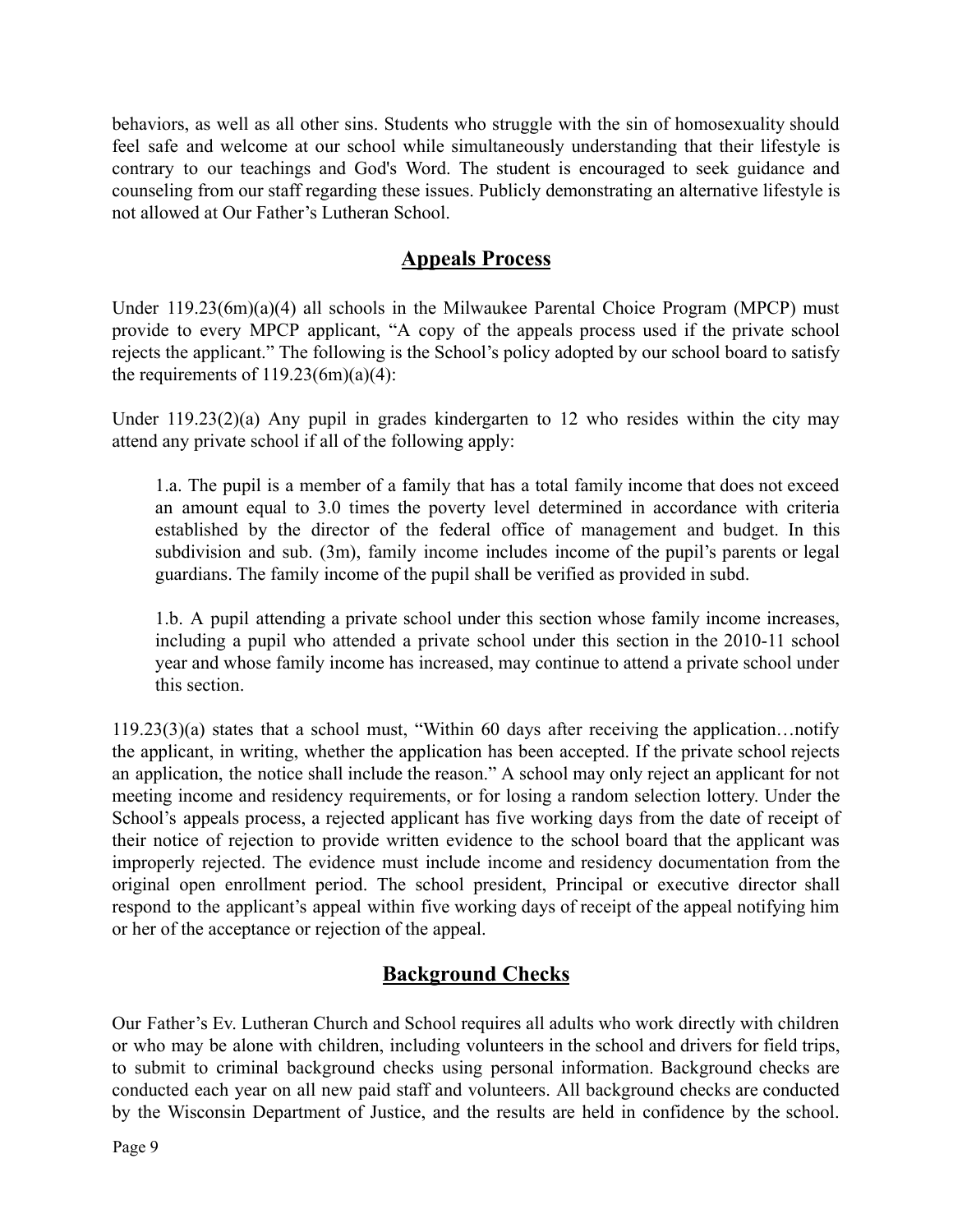This process is reliable and secure for both the school and the individual, and our school is safer for our children because of it.

## **Birthday Treats**

Due to a rising number and variety of food allergies in students, we ask that you speak with your child's teacher prior to bringing in a food treat. The classroom teachers know the allergies in their classroom and can address them with you. **Treats should not be sent for a classroom without the express consent of the teacher. Sugary beverages (juice, soda, etc.) are not to be brought into the classrooms.**

#### **Computer Network and Chromebook Acceptable Use Policy**

Please refer to [www.ofls.org/school](http://www.ofls.org/school) to view the document. Agreement to this policy, which is completed during the enrollment process, is required in order to use the computer network or Chromebooks at Our Father's.

## **Dealing with Problem Situations**

When two or more people are together for long periods of time, there are bound to be disagreements; this is human nature. When a parent feels uncomfortable with the classroom situation, the person to talk with is the classroom teacher. Please arrange a time outside of instruction time to meet and discuss concerns. **Parents are asked not to come in to meet with teachers to discuss a concern between 7:40 am-3:10 pm unless an appointment has been made.**

Most often, "problems" can be resolved efficiently when parents take this first step. If the difficulty cannot be resolved by a parent and/or teacher, and this may mean more than one meeting, the Principal should be asked to become involved. If there is still not resolution to the situation, the matter may go to the Board for Christian Education. The Principal will act only after there has been consultation between parents and teacher. The Board for Christian Education will become involved only after all avenues to resolve the situation have been explored with both teacher and Principal. Please remember that, in our situation, the Pastor is everyone's Pastor: parent, teacher, Principal and Board for Christian Education member. He is always available to each person for spiritual advice.

## **Discipline Policy**

When a child misbehaves, attempts are made to help him/her see the error of his/her way (Law) and, after repentance, to assure him/her of the forgiveness and love of Jesus (Gospel). Children with chronic or serious discipline problems need parents and the school to work together to attempt, with God's help, to change the situation. Children who, after counseling, continue to show that they have a low regard for their responsibility (by attitude, work, and/or deed) will not be allowed to continue to attend our school.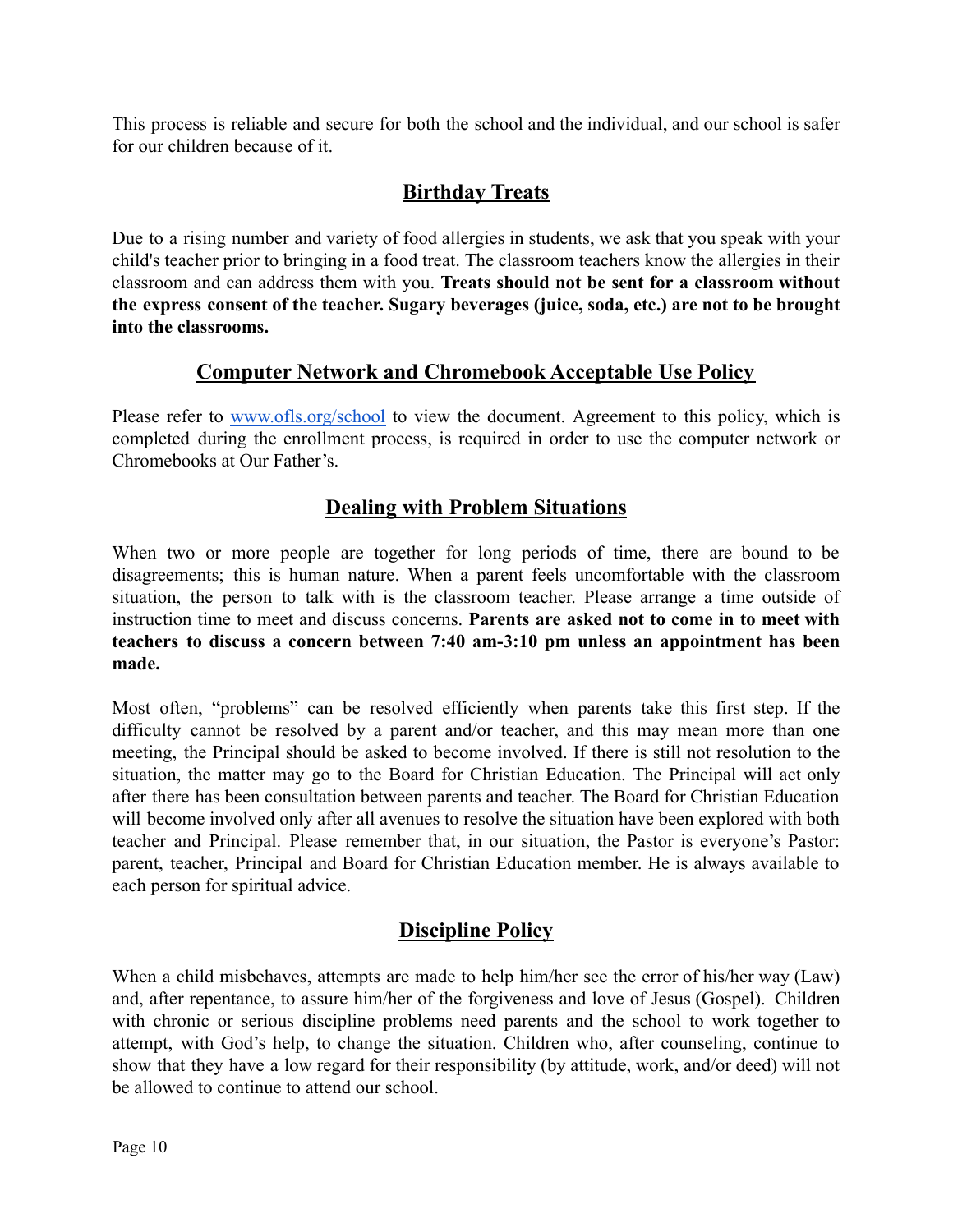It is expected that the students and parents of Our Father's Ev. Lutheran School will live their lives, both in and out of school, as Christian disciples. Parents, teachers, and other adults expect the students to be self-controlled. Therefore, in order to provide clear and concise communication between school and home about your child's behavior, the following code of discipline has been adopted.

Our Father's Ev. Lutheran School follows a point system. As points accumulate, consequences are given. At the end of this handbook, a summary of the behaviors and point values for inappropriate student behavior is provided. **Notifications of student misbehavior will show up in the family Sycamore account in the "Pass-a-Note" section. Teachers will follow up each** time a notice or point is given with a phone call or email. The purpose of this is to ensure **clear communication between the home and school with the goal of helping to maintain an optimal learning environment for all students.**

| 5 points accumulated per quarter  | Detention - Parental meeting required.                                                               |
|-----------------------------------|------------------------------------------------------------------------------------------------------|
| 10 points accumulated per quarter | Detention or In-School Suspension -<br>Parental meeting required.                                    |
| 15 points accumulated per quarter | In-School or Out-of-School Suspension (at<br>discretion of Principal). Parental meeting<br>required. |
| 20 points                         | Out-of-School Suspension. Meeting with<br>Parents and Board of Education members.                    |

| <b>Name</b>                            | <b>Description</b>                                                                                                                                                          | <b>Points</b>  |
|----------------------------------------|-----------------------------------------------------------------------------------------------------------------------------------------------------------------------------|----------------|
| <b>Notification</b>                    |                                                                                                                                                                             |                |
| F.Y.I.                                 | Review of concepts needed or more preparation necessary.                                                                                                                    | $\mathbf{0}$   |
| No Lunch                               | Student came to school with no lunch.                                                                                                                                       | 0              |
| <b>Point Notice</b>                    |                                                                                                                                                                             |                |
| <b>Gum Chewing/Candy</b>               | Consumed outside of lunch.                                                                                                                                                  |                |
| <b>Inappropriate Bathroom Behavior</b> | Inappropriate use of bathroom.                                                                                                                                              |                |
| Notification of Late Work              | K-4th Grade An assignment was not handed in on time.                                                                                                                        |                |
| <b>Disrespect of Peer</b>              | Student was disrespectful/rude to fellow student.                                                                                                                           |                |
| <b>Dress Code</b>                      | Please see Our Father's Evangelical Lutheran School Student Dress code on school website.                                                                                   |                |
| <b>Electronic Usage</b>                | Student used electronics (cell phone, computer, etc.) inappropriately at school.                                                                                            |                |
| <b>Incomplete Assignment</b>           | Grades 5-8 1 or more assignments was not completed or handed in on time. Your child was not prepared for class (did not have homework or necessary<br>classroom materials). | $\overline{2}$ |
| <b>Classroom Disruption</b>            | Student behavior was a disruption to class, detracting from the learning of others.                                                                                         |                |
| <b>Bullying</b>                        | Repeated disrespect/rude behavior directed at specific student(s). Principal will follow up with a phone call and face to face meeting.                                     |                |
| Cheating                               | No Description Given                                                                                                                                                        |                |
| <b>Disrespect of Teacher</b>           | Student was disrespectful in interaction with teacher.                                                                                                                      |                |
| <b>Fighting</b>                        | Student engaged in violent behavior.                                                                                                                                        |                |
| <b>Vulgar Language/Gesture</b>         | Teacher will follow up with a phone call.                                                                                                                                   |                |

#### **Detentions**:

Detentions are received upon accumulation of 5 points in a quarter. At 10 points, a detention may be given, or if necessary, a more strict consequence may result as noted above. Detentions will be served in the morning from 7:30-7:45 a.m. as scheduled by the teacher or Principal. Parents are required to meet with the Principal and teacher when a detention is scheduled to be served in order to discuss how to work together to prevent repeat offenses.

#### **Suspensions outside of point accumulation**:

**Please note, serious infractions may result in suspension or expulsion, regardless of point**

Page 11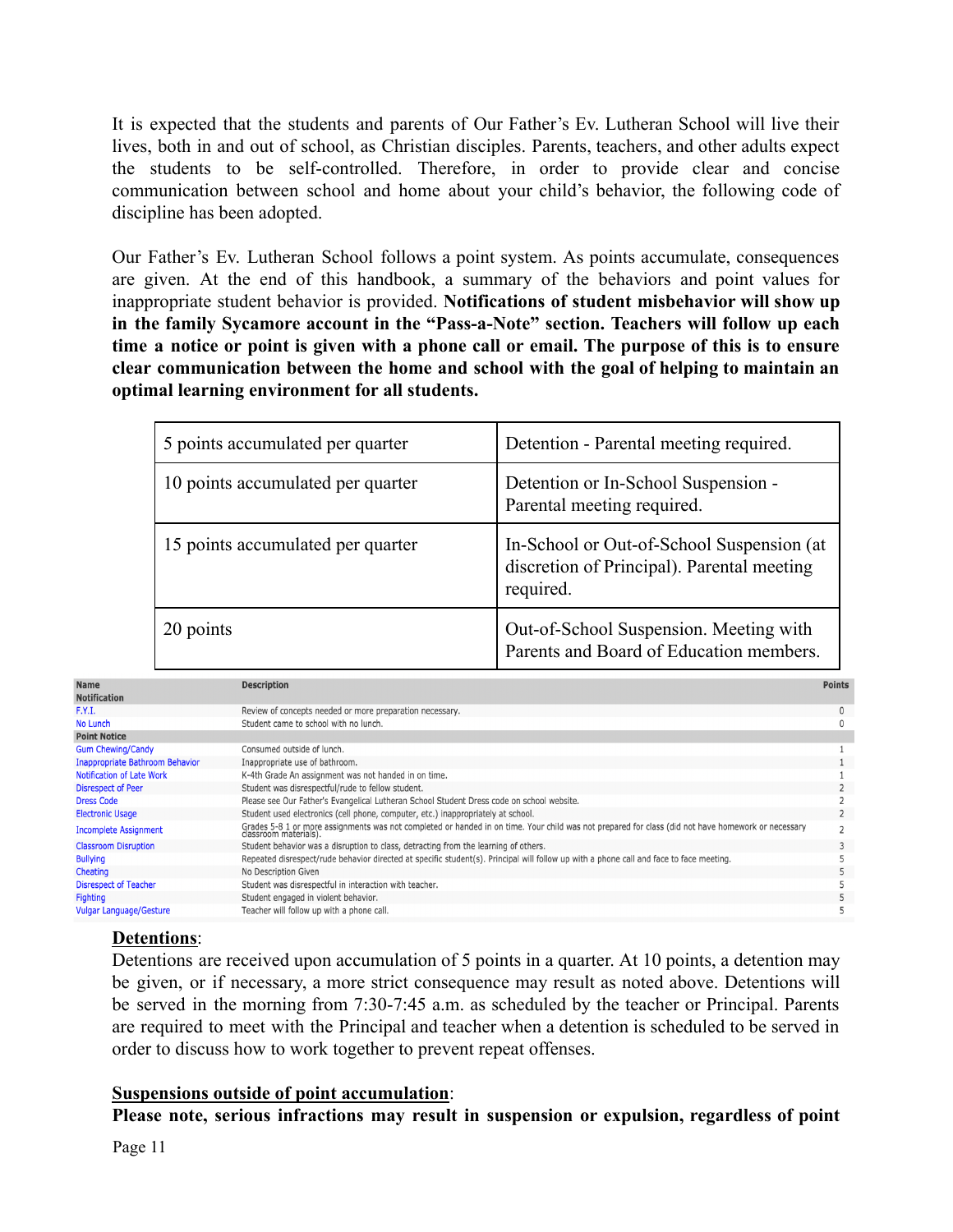**accumulation**. Serious infractions may include, but are not limited to: fighting, constant disrespect for teacher(s), unauthorized leaving of school, vandalism, unauthorized absence from school (truancy), tobacco / drug / alcohol / weapon use, sexual behavior, bullying and harassment. Expulsion is finalized by action of the BCE.

Students who are expelled or suspended may appeal their disciplinary action. Appeals are directed and handled by the Principal and BCE. Appeals must be received in writing within 5 days of the disciplinary decision.

If a suspension is received, parents are asked to discuss the problem with the child, so as to reinforce the inappropriateness of the behavior and to help in working to prevent the behavior from occurring again. It is the student's responsibility to get and complete any missing assignments. Parents will need to contact the issuing teacher for homework assignments on a daily basis for the duration of the suspension. Work missed as a result of the suspension must be completed in order to fulfill grade level requirements. Failure to do required work may result in grade retention.

**Parent Behavior:** A student may be expelled from Our Father's Lutheran School if a parent or guardian consistently behaves in a manner that threatens the physical, mental, or emotional safety and security of the students and/or staff in the school. This policy includes behavior at extra-curricular activities and programs and on social media.

#### **Dress Code**

The manner in which children dress should reflect Christian standards. Attire should not promote anything contrary to our faith in either text or graphics. Clothing should not portray any products which are inappropriate or illegal for school age children and should not be sexually suggestive. Clothing should be clean, in good repair, and appropriate for weather conditions. Gross or repeated violations will result in a child being removed from the classroom until the violation is corrected. A detailed Dress Code is available on our website: [www.ofls.org](http://www.ofls.org).

#### **Due Process**

When a concern is identified, please speak directly with the person involved - first by you and then, if necessary, with someone in authority, following due process. If there is still a need, meet with the Principal. Should that not resolve the concern, please meet with the Pastor and the Principal and finally request a meeting with the Chairman of the Board for Christian Education who will arrange a hearing for the grievance. Please remember that mutual agreement is desired but not always possible.

#### **Early Dismissal**

**When a child needs to leave earlier than the normal dismissal time (3:10 p.m.), parents are asked to provide at least 24 hours notice so that the learning environment is disrupted as little as possible.** Parents are required to come into the school office, sign in, and wait in the office for the secretary to call for the child. No students will be sent out of the building to the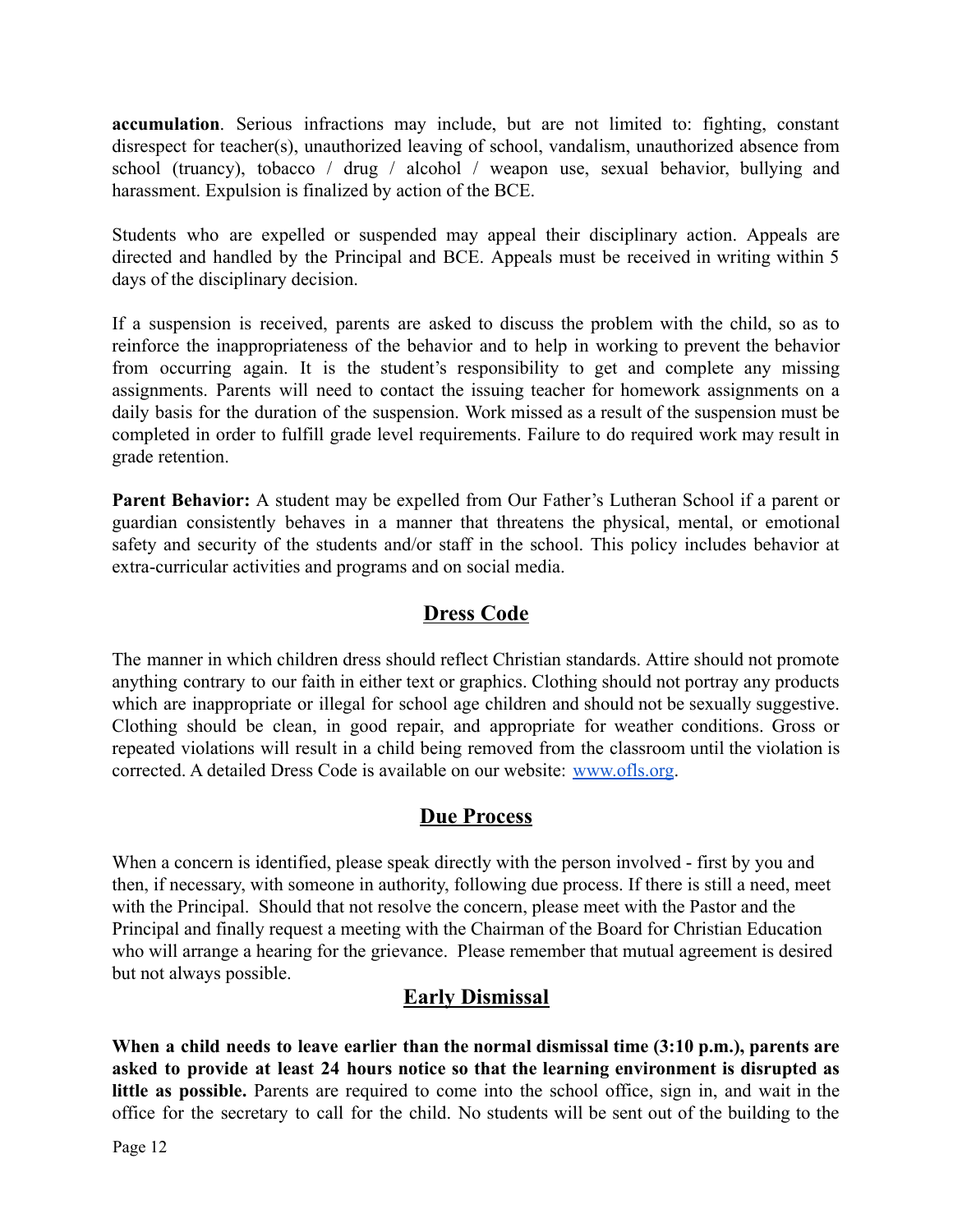parking lot. Early dismissal on a regular basis is not permitted. Please try to schedule recurring appointments at different times to avoid repeated absences in the same classes.

#### **Emergency School Closings**

School closings are authorized when one or more of the following conditions exist:

- 1. Inclement weather endangers the safety of the students going to and from school.
- 2. The Greenfield Public Schools, the Milwaukee Public Schools, and/or Martin Luther High School is closed because of inclement weather.
- 3. Equipment failure in the school makes school attendance unsafe or unwise.
- 4. Conditions in the school or on the school property are hazardous or unhealthy.

In addition to the policy, the following procedures are operative:

- 1. The decision to close the school is the Principal's.
- 2. Announcements for school closings will be made through the radio/television media, email lists, and the school website. Cancellation of after school activities will be announced through email lists to those involved.
- 3. Parents are encouraged to arrange for a place their children will go in case the school has to close before the regularly scheduled dismissal time.

Since it is possible that weather and road conditions can change during the day, the cancelling of after school events, practices, and sports events will be determined on an individual basis with the consultation of the Principal and those staff who have direct responsibility for the events.

#### **Enrollment Limitations**

| Jr. Kindergarten (4K)              | 15 |
|------------------------------------|----|
| Kindergarten/1 <sup>st</sup> Grade | 24 |
| Grades 2-4                         | 26 |
| Grades 5-8                         | 30 |

If a class limit has been reached, additional students will not be enrolled without action from the Board for Christian Education. Both the teacher of the class so affected and the Principal will be involved in the decision.

#### **Examination of Student Records**

A statement in the "Parent Handbook" shall inform parents and guardians of their legal right to examine the school records of children in their family or in their guardianship.

Permission for inspection or release of a student's records may be obtained by a parent or guardian by completing a written request to the Principal and arranging a mutually agreed upon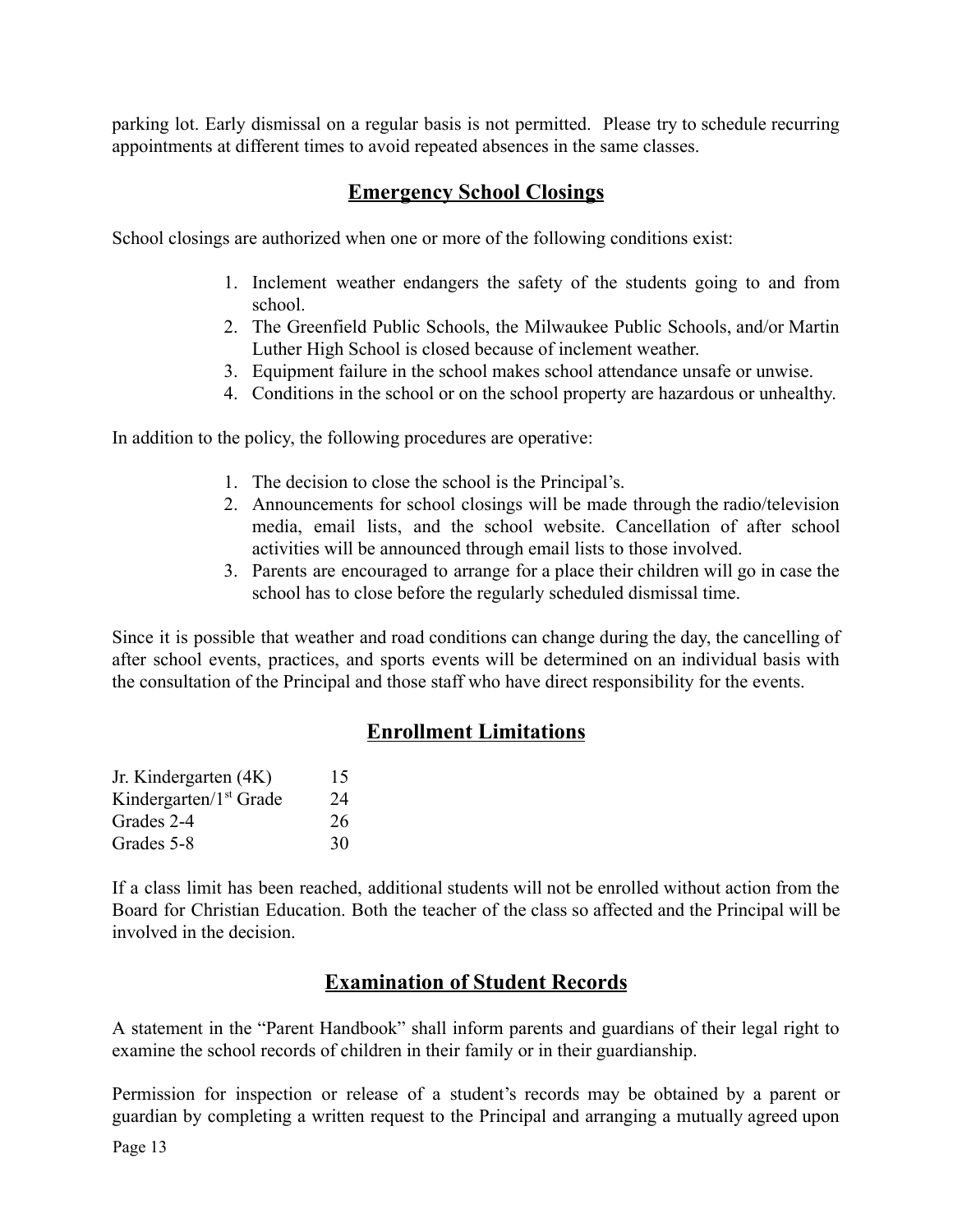time for such viewing. Viewing shall be arranged not more than fourteen days after request is made. Following a request to examine a student's records, a notice of such disclosure and all subsequent disclosures will become a part of the student's records.

## **Extracurricular Activities**

Students at Our Father's have a number of opportunities to grow outside of academics including: Band, Piano and Voice Lessons, Drama and Theater, and Athletics.

### **Fire Drills**

The school is required by law to conduct fire drills. Students must be quiet and pay attention to the teachers in charge during the drills. Students are expected to know the exit routes for each of their classrooms. These routes are posted near each classroom door. The teachers each have an emergency packet, which they take with them when the class leaves the building.

### **Fighting**

Fighting is a particularly distressing behavior. It should not occur in this school. Children must learn to deal with behavior that is inappropriate in a way other than fighting. Should students engage in fighting, they may be suspended from school. If a student is involved in a situation that could lead to a fight they should immediately seek assistance from a staff member.

#### **Fees**

It shall be the policy of Our Father's Ev. Lutheran School to charge fees for the following:

- Personal use items, such as uniforms, gym clothes, etc.
- Social and extracurricular activities if not necessary to the private school's curriculum such as sports fees, and field trips that are not required.
- Meals consumed by pupils of the private school.
- Transportation.
- Before-school and after-school Childcare.

## **Fees and Tuition**

Our Father's Ev. Lutheran Church has made a commitment to support the education the students enrolled at Our Father's Ev. Lutheran School. Parents are expected to honor their responsibility to pay all fees and tuition on time and in full or their child may be suspended from school until these obligations are paid. Parents who experience financial hardships should speak to the Principal about the Tuition Assistance Program. The following fees are payable to the school:

1. **Tuition Fees and Tuition**: Please visit the "Admissions" page on our school website,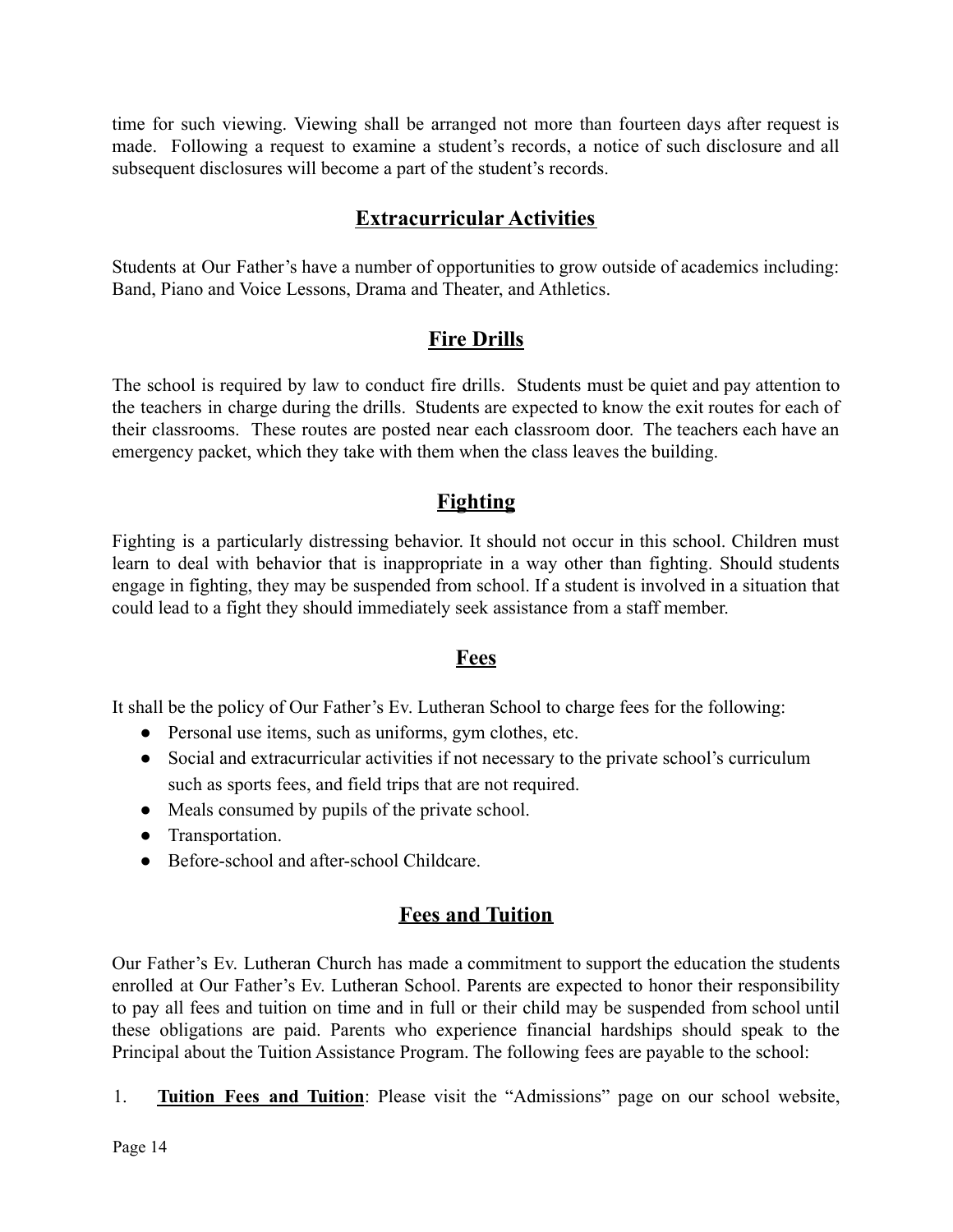[www.ofls.org](http://www.ofls.org), for the most up-to-date costs. Information on payment plans as well as when enrollment fees are due can also be found there.

- 2. **Milk Fee:** Our Father's Ev. Lutheran School participates in the WDPI Milk program, which provides a partial reimbursement to the school for interested students to have milk each day. The remaining costs are covered by the Milk Fee, which is due before the first day of school.
- 3. **Band Fees:** Participation in the Lutheran High School Association Elementary Band **Program will be FREE for all interested students in grades 5 through 8.**

#### **Please submit payments for any fees and tuition to the School Office.**

*For those in the Parental Choice Program, Tuition Fees and Tuition are paid by the program. The Milk Fee and other occasional optional fees are optional and must be paid if the student will participate in those programs.*

#### **Fees and Tuition for School Choice Students**

It is the policy of Our Father's Ev. Lutheran School

- not to withhold student records for failure to pay tuition or fees.
- not to deny a program application for failure to pay tuition or fees.
- not to sanction a parent or pupil for failure to engage in fundraising.

## **Field Trips**

The intent of a field trip is to supplement, enhance, and support the classroom instruction in one way or another. The teacher requests a field trip in advance for such a purpose.

We rely on parents and grandparents to drive and chaperone. Chaperones have the responsibility to assist the teacher in the supervision and safety of the children.

Children in the family of the chaperone will not be attending unless the children are in the classroom of the field trip.

## **Homework Expectations**

Daily work is an important part of a child's academic development. Homework helps each child internalize the material covered and develop initiative to complete assignments. This begins in the lower grades and continues through grade 8. We expect assignments to be completed consistently. If there is a concern regarding homework, a discussion should first take place with the classroom teacher. If further discussion is needed, the Principal will meet with the parents and teacher.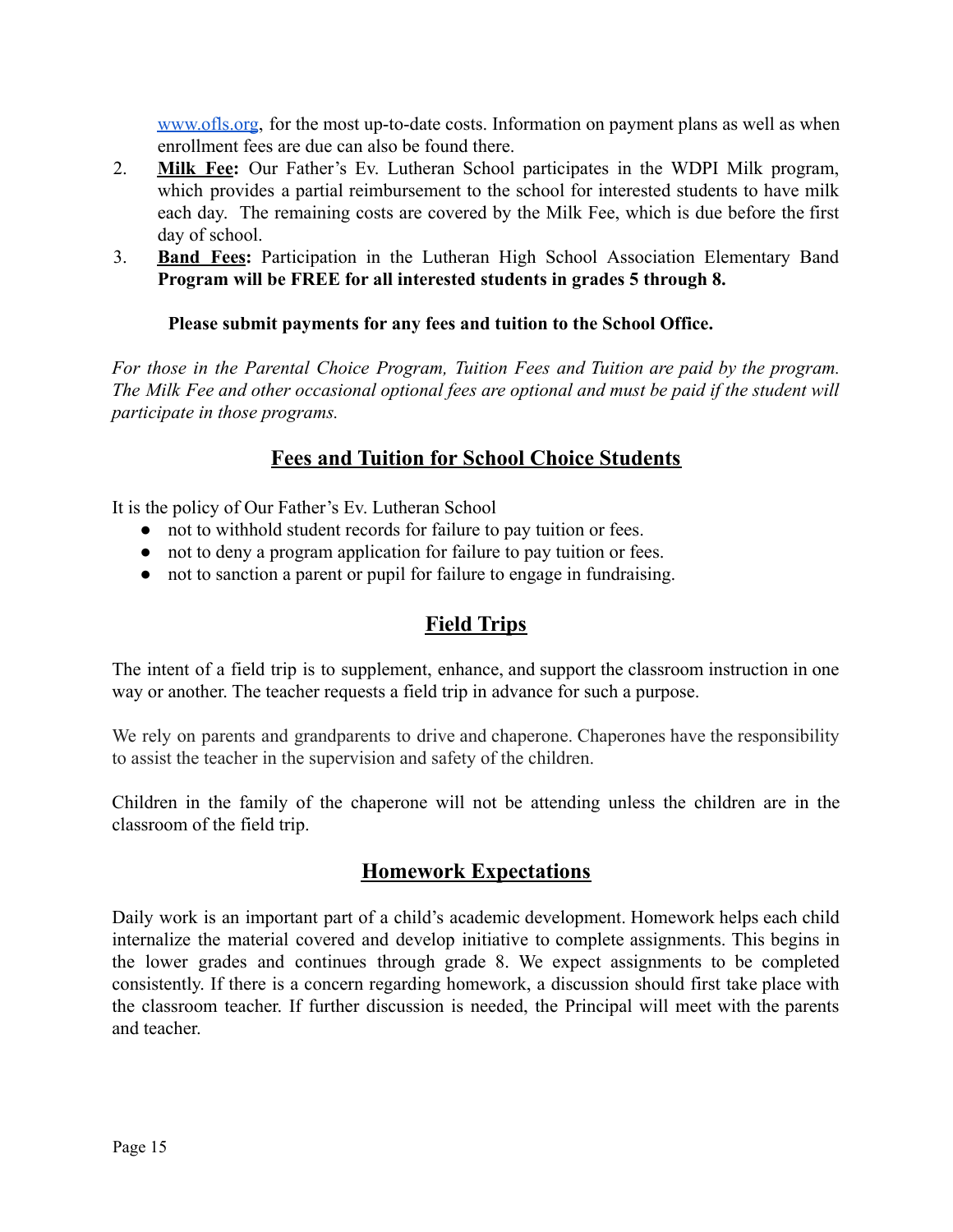## **Homework from Student Absence**

When a student is absent from school, whether for an appointment, illness, suspension, or other reason, the following policy will be enforced:

- 1. Homework will be available for pick-up in the morning before the school day begins, or after school at 3:30 pm. Homework will not be available for pick-up during the school day.
- 2. Students will have the same number of days to complete missing work that they were absent if they were not provided the work ahead of their absence. Work that is given before a planned absence should be completed and turned in immediately upon return to the school.
- 3. Teachers will always work to ensure that what is best for the student is done. If a special accommodation needs to be made regarding missing work, please speak in person with your child's teacher.

## **IEP/ISP (Individual Service Plan) Team Evaluation**

An evaluation is available through the Greenfield School District to provide a professional evaluation from a team of specialists for suspected learning or behavioral difficulties for our students. Contact your student's teacher or the Principal for more information about this process. We may develop our own Student Growth Plan as we collaborate with parents how to best help each child maximize their growth.

#### **Liability Disclosure**

Every activity sponsored by Our Father's Lutheran Church and/or the Our Father's Lutheran School (hereinafter "Church"), is carefully planned and adequately supervised by mature adults. However, even with the best planning and precaution, unforeseen events can occur. This disclosure is made to all participants, whether through his/her parent or guardian or as an adult on his/her own behalf, to inform them they assume all risk of damage, loss, or injury to the person or property for which the Church and its employees and volunteers are not negligent.

## **Lice Policy**

Our Father's Lutheran School follows the same practice as the Greenfield Schools District. When nits or live lice are found, the school contacts the parents that day and informs them of our findings. Parents may pick their student up from school to treat them, however if the parent is at work or unavailable to pick up their child, they do not need to pick them up early.

• Classroom checks and letters home regarding individual lice cases will be discontinued unless three or more students of the class are affected.

## **Limited Services**

We are limited in the services that we can provide. Our Father's Lutheran School reserves the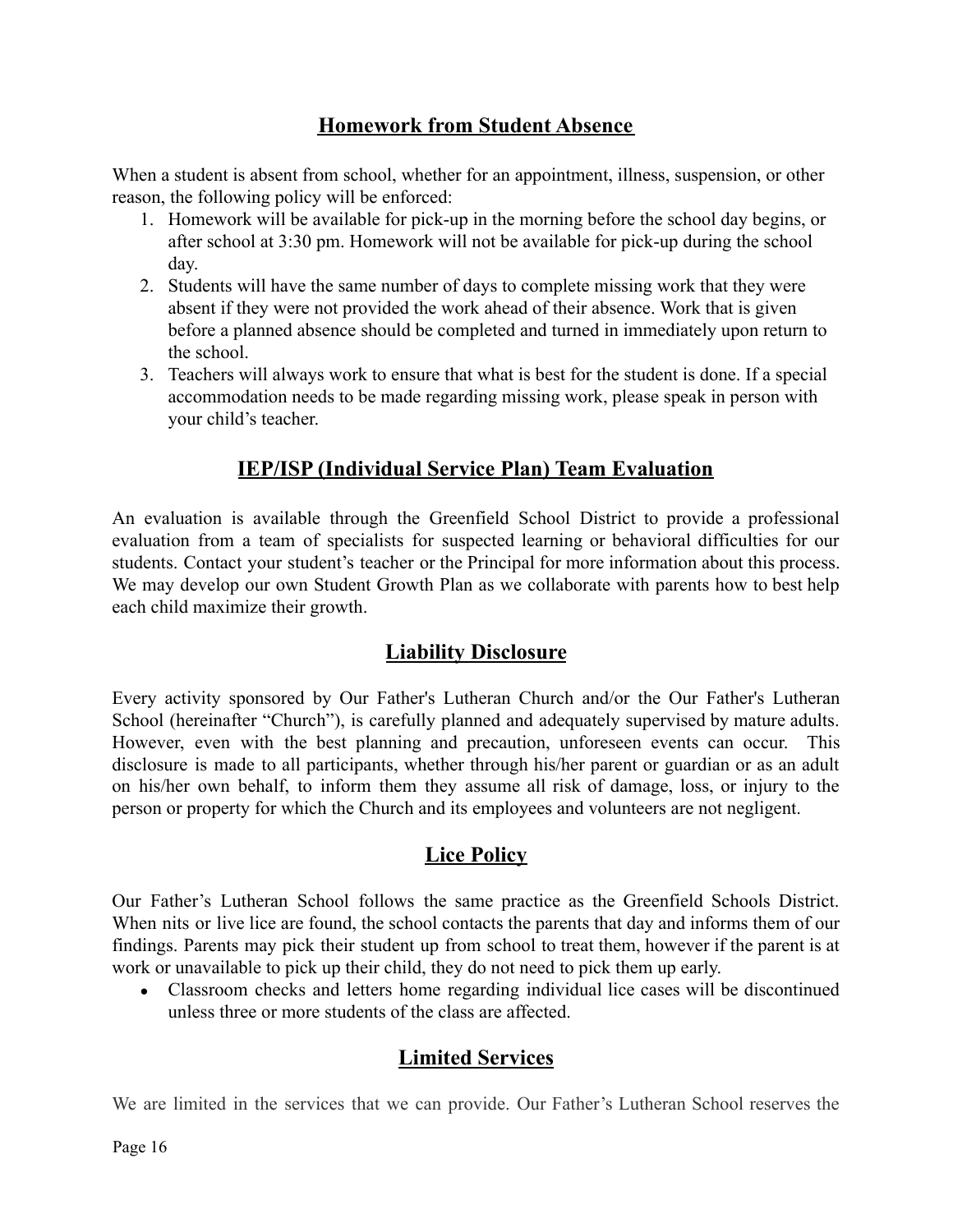right to withhold admission of a student should special needs exist that cannot be provided for within the school environment. The school will make reasonable accommodations that do not significantly impact the work of teachers or staff for students. **We do work closely together with the local public districts in this area as well as Lutheran Special School of Milwaukee in providing assistance and direction if there is a student need.**

## **Lunch Room**

While 2 microwaves are available, we encourage families to avoid sending microwavable meals with their children. The times needed to cook those meals cause unnecessary delays to students trying to quickly reheat food. The teachers will monitor the use of microwaves to ensure that all students are able to eat in the time allotted. If you send something that needs to be heated in the microwave, please make sure your child knows how to operate the microwave independently.

### **Medication Policy and Procedure**

- 1. Notify the Principal/school secretary by filling out a "Parent/Guardian Medication Consent Form."
- 2. If the student is to take a prescription drug, it is required that, in addition to the parental consent required in point 1 above, written instructions from the physician or dentist who prescribes the drug must be provided.
- 3. All medications, except those needing refrigeration, asthma medicine, and EpiPens, will be stored in the school office. They must be in properly labeled bottles, which include the name of the student, the name of the physician, the name of the medication, and the dosage to be given.
- 4. The school secretary or the Principal will normally administer medication.
- 5. No one is required to administer drugs.
- 6. State law states that persons authorized by the Principal to administer drugs are immune from civil liability for their acts or omissions unless there is a high degree of negligence.
- 7. The above procedures are annually reviewed by the Principal.

#### **Milk**

Our Father's will accommodate milk substitutions for any student with a disability that restricts the child's diet and has a medical statement on file with the school. The medical statement can be found by clicking this [link](https://dpi.wi.gov/sites/default/files/imce/school-nutrition/pdf/medical-statement.pdf) or visiting this page:

<https://dpi.wi.gov/sites/default/files/imce/school-nutrition/pdf/medical-statement.pdf>"

In accordance with federal civil rights law and U.S. Department of Agriculture (USDA) civil rights regulations and policies, the USDA, its Agencies, offices, and employees, and institutions participating in or administering USDA programs are prohibited from discriminating based on race, color, national origin, sex, disability, age, or reprisal or retaliation for prior civil rights activity in any program or activity conducted or funded by USDA. This institution is an equal opportunity provider.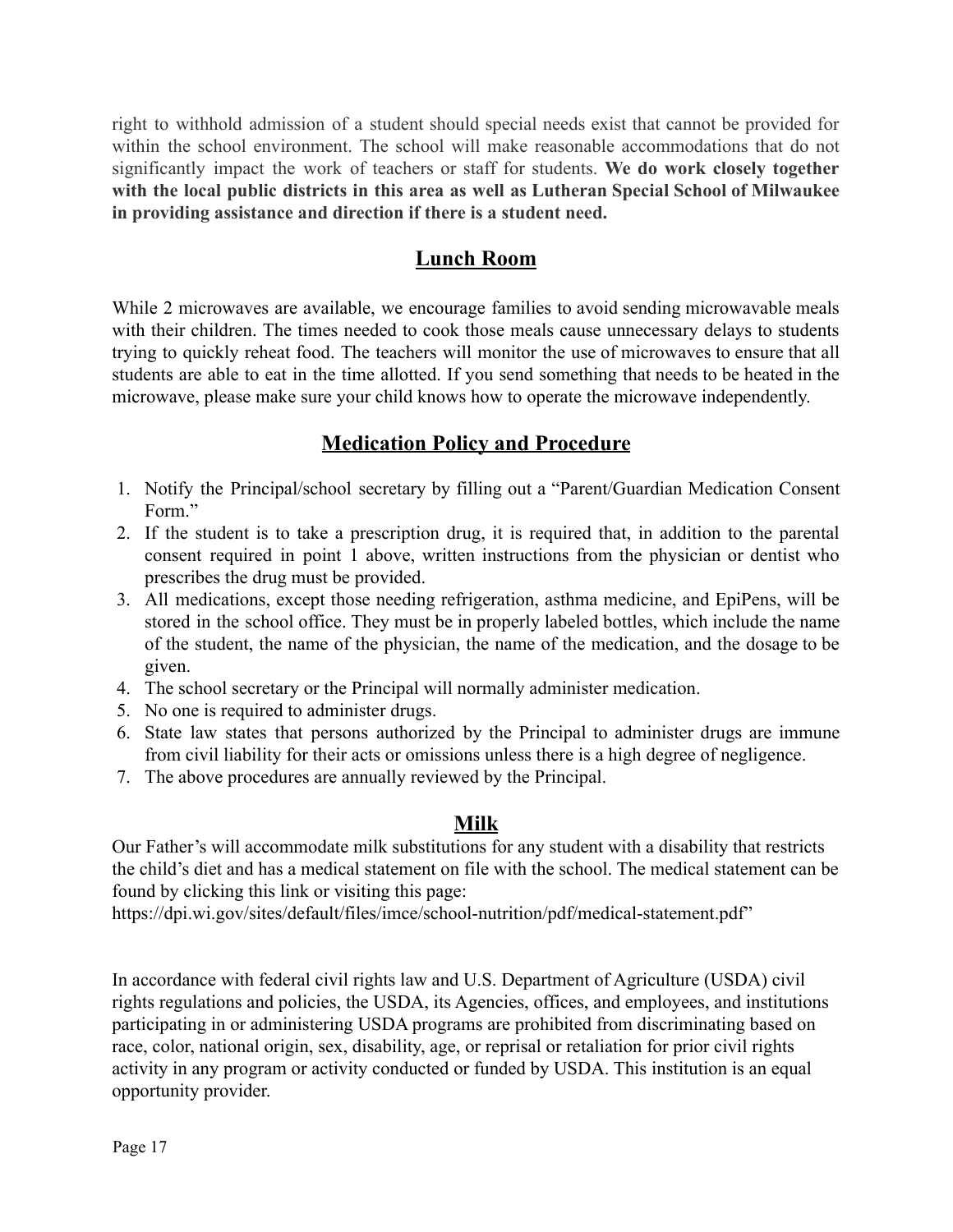Persons with disabilities who require alternative means of communication for program information (e.g., Braille, large print, audiotape, American Sign Language), should contact the agency (state or local) where they applied for benefits. Individuals who are deaf, hard of hearing or have speech disabilities may contact USDA through the Federal Relay Service at (800) 877-8339. Additionally, program information may be made available in languages other than English.

To file a program complaint of discrimination, complete the [USDA Program Discrimination](https://www.usda.gov/sites/default/files/documents/USDA-OASCR%20P-Complaint-Form-0508-0002-508-11-28-17Fax2Mail.pdf) [Complaint Form,](https://www.usda.gov/sites/default/files/documents/USDA-OASCR%20P-Complaint-Form-0508-0002-508-11-28-17Fax2Mail.pdf) (AD-3027) found online at: How to [File a Complaint](https://www.usda.gov/oascr/how-to-file-a-program-discrimination-complaint), and at any USDA office, or write a letter addressed to USDA and provide in the letter all of the information requested in the form. To request a copy of the complaint form, call (866) 632-9992. Submit your completed form or letter to USDA by mail:

> U.S. Department of Agriculture Office of the Assistant Secretary for Civil Rights 1400 Independence Avenue, SW Washington, D.C. 20250-9410; fax: (202) 690-7442; or email: program.intake@usda.gov.

## **Newsletter**

The school office releases a weekly newsletter at the end of each week to keep parents informed about events and important information and is available on the school's website [www.ofls.org](http://www.ofls.org). Parents are responsible for the information posted in the weekly newsletter.

## **Non-Discrimination Policy**

Our Father's Ev. Lutheran School will not permit race, gender, or nationality to be a determining factor for admission into the school. We admit students of any race to all of the rights, privileges, programs, and activities available to the students of the school, making no discrimination on the basis of color or gender.

#### **Non-Harassment Policy**

Our Father's Ev. Lutheran School is committed to being a safe environment for all students. With a caring staff, we seek to treat others with respect. Bullying, cyber-bullying, and harassment are antisocial behaviors and affect everyone; they are unacceptable and will be dealt with by the staff.

**Our Father's Ev. Lutheran School has defined bullying (including cyber-bullying) as repeated malicious behavior directed toward a particular student. This behavior can be verbal, exclusionary or physical in nature and is intended to cause emotional or physical harm to the victim. Studies have demonstrated the possible long-term harm caused by bullying. Because of this possibility, our concern for the well-being of our students has led us to structure a formal process to deal with this type of inappropriate behavior.**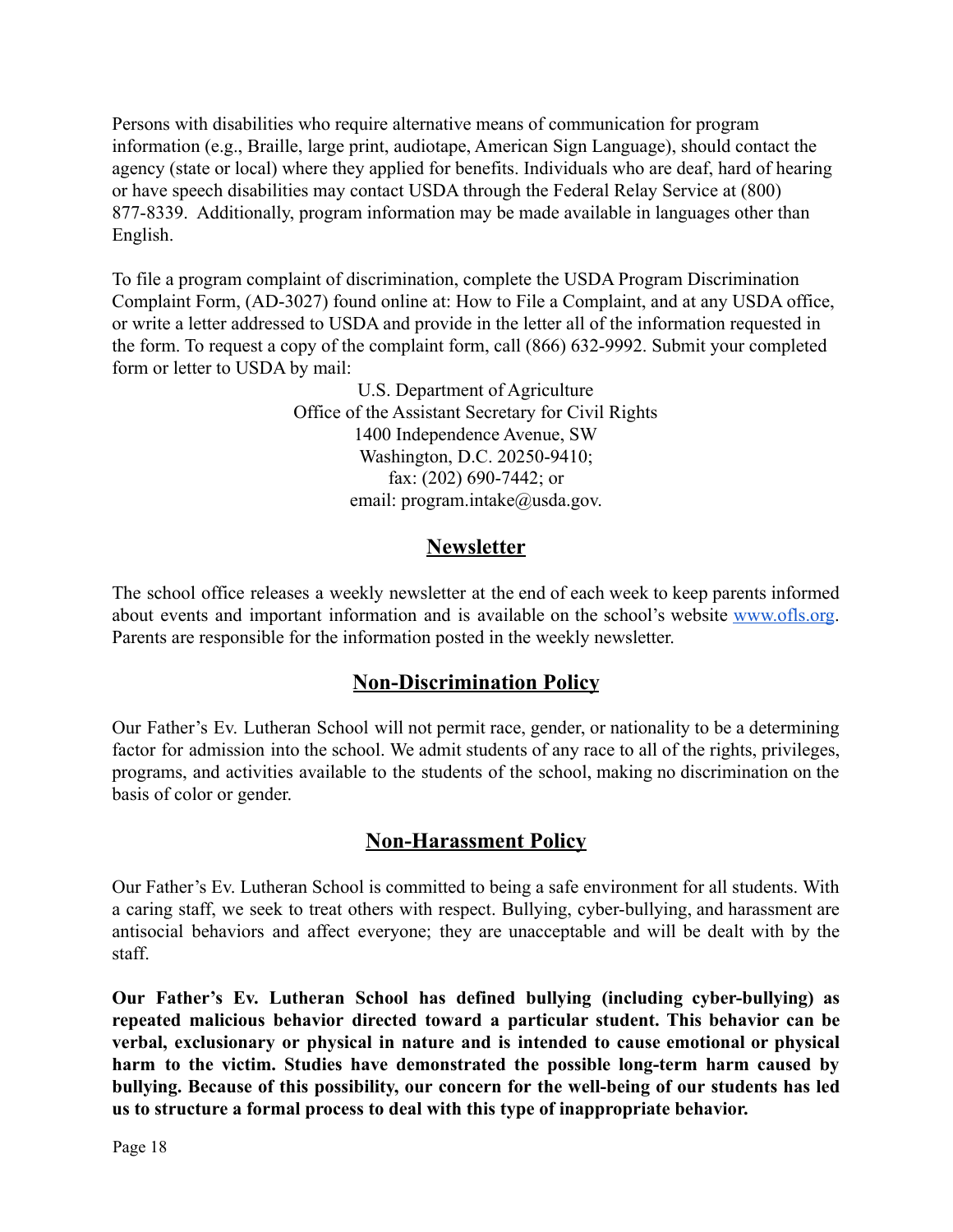**Anyone who feels he/she has been harassed is encouraged to report the incident.** Reporting will be strongly considered in applying the consequences to offenders.

Bullying/harassment of any type must be reported immediately.

- **● Teachers have legal reporting requirements and must abide by those.**
- Students must immediately report incidents to the staff member who is present or nearest to the scene. If the staff member is committing the harassment, the student must report to another staff member.
- A clear account of the incident will be recorded and given to the Principal.
- The Principal will interview all individuals concerned and record the incident.
- Parents/Guardians will be informed through a phone call or letter.
- Consequences will be used as appropriate and in consultation with teachers and parents/guardians but not limited to:
	- o Official warning in writing
	- o Detention out of classroom
	- o Exclusion from certain activities, such as recess, a field trip, or the 8th grade class trip
	- o Short term in-school suspension
	- o Expulsion

All adults in the school, including administrators, custodians, teachers, office personnel, etc. must recognize their role in the prevention of bullying.

#### **Nuisances**

Toys, iPads, iPods, cell phones, smart watches, and other similar nuisances which may detract from the learning environment of the classroom are items that may be confiscated if they are seen during the school day.

#### **Online Grades**

For families of children in grades 1-8, grades are available online through Sycamore Education. Grades are updated weekly by Sunday evening. Please contact the teacher directly for specific questions and concerns.

#### **Open Board Meetings**

The Board for Christian Education holds two open meetings a year notifying parents of the dates at least 30 days prior to the meetings.

## **Opt Out of Religious Activities**

It is the policy of Our Father's Ev. Lutheran School to allow parents to choose to opt out of religious activities at the school under the guidelines approved by the Wisconsin Department of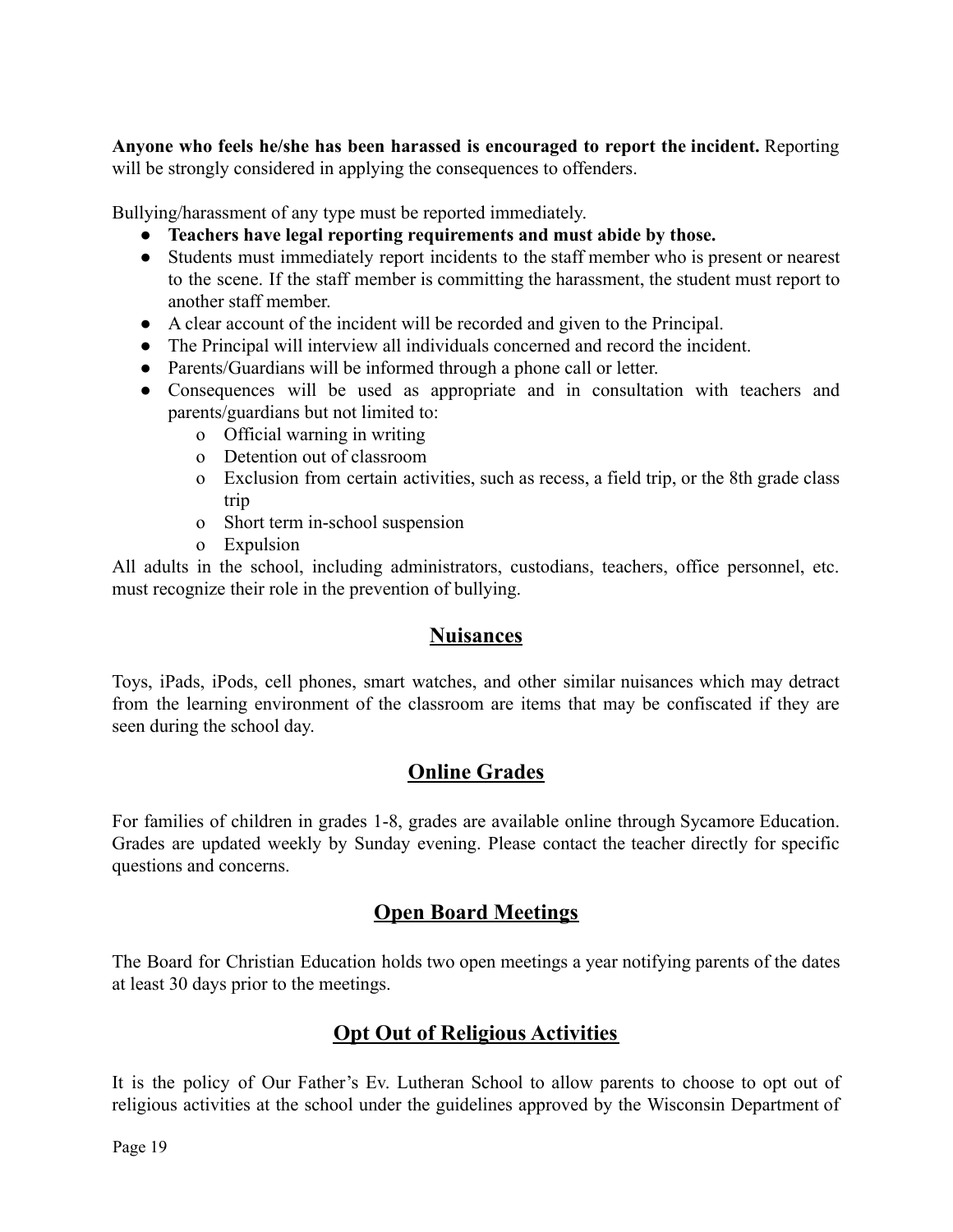Public Instruction.

- The student's parent or guardian must submit a written request within two weeks of their enrollment approval in the school or the activity.
- The student's parent or guardian must meet with the Principal and Pastor to discuss the reasons why the school encourages attendance at religious activities.
- The written request must be signed by the parent or guardian.

## **Parental Access to the Classroom**

Parents are welcome and encouraged to participate in daily activities at the school. Parents may also observe their children's classes provided that the observation is scheduled in advance or the parent has received permission from an administrator to observe the class. **The school administration is committed to providing teachers with advance notice of guests in the classroom.** This is done not only as a courtesy to teachers but also to ensure that the educational process is not disrupted and as an added security measure. Parents are asked to wear a guest pass in case of emergency.

A Parent may be denied the opportunity to observe a class if the school administration has determined that the parent's presence has had, is having, or may have a negative impact on the educational process. When parents are denied the opportunity to observe a class, they may appeal to the Board for Christian Education.

## **Parental Service**

We believe every school family should share in the effort to maintain a high-quality education program. Personal service helps keep the per-pupil cost down and children benefit from seeing their parents use their talents in service to the school.

The Parent Service Program encourages each family to give 20 hours (K-8) or 12 hours (4K) of service per year. Many parents already provide more hours of service than is encouraged. The Parent Service Program is intended to promote family participation in your child's Lutheran education. This enhances the quality of your child's education. Service to the church is also encouraged. Hours are not recorded, as participation in this program is not recorded. Instead, this program highlights the need for parental involvement in a successful educational community. Please see the Volunteer Handbook or contact the School Office to inquire about service opportunities.

## **Parental Support**

Our Father's thanks parents for their continual support and encouragement. In order for Our Father's to be successful in its educational process, support from the home must be present. If parental behavior shows a clear lack of support for the mission of the school, a meeting will take place with the Principal (and teachers if they are involved) in an attempt to rectify the situation. If the meeting does not alleviate the concerns, the Pastor will be asked to be present at another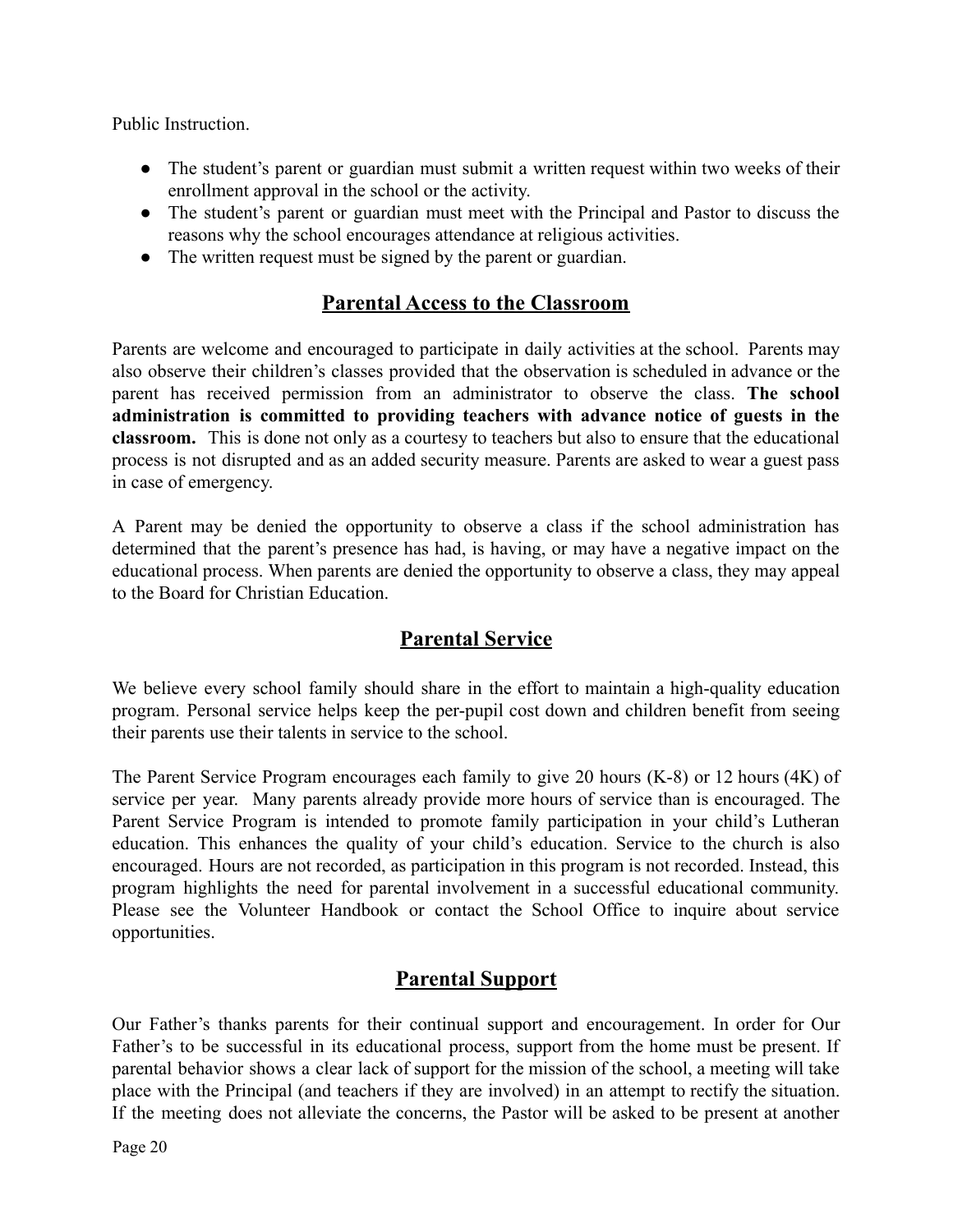meeting. If a mutual agreement regarding appropriate support and behavior cannot be reached, withdrawal of the child(ren) will be requested (or expected if strong disapproval is still present).

#### **Parties**

If you are planning a party for your child but are not inviting his/her entire class, please do not pass out the invitations in school. You can avoid embarrassing children who are not invited if you will kindly mail invitations or call those who are invited.

#### **Promotion Standards**

Our Father's has rigorous standards for promotion. We want to ensure all students are ready to move to the next grade level. Promotion decisions are based on student's readiness as noted on the report cards, test scores, attendance, developmental readiness, and other measures. **The exit period for Our Father's is grade 8. Our Father's does not grant a high school diploma.**

#### **Academic Standards**

At Our Father's we measure student growth against the standard set by the state of Wisconsin for each particular grade level. If a student is 2 years or more below grade level in reading, writing or mathematics, promotion to the next grade will be at the discretion of the Principal.

#### **Standardized Testing**

Decisions to promote or retain students will also be based on their performance on the standardized test used at each grade level. Minimal performance in any core area is a reason for possible retention and the student will only be moved on to the next grade at the Principal's discretion.

#### **Attendance**

Students missing 10 or more days of a school year may be retained. It is crucial that students be in school and on time consistently to obtain the necessary skills to move to the next grade level.

#### **Developmental Readiness**

Some students are not ready for the curriculum or challenges faced socially in the next grade level. This will be determined by their organizational skills, social skills, and emotional readiness in current grade level. The teacher and Principal will promote students based on observations in these areas throughout the year.

#### **Policy For Student Records**

It is the policy of Our Father's Ev. Lutheran School to maintain progress records for each student while the student attends the school and for five years after the student ceases to attend the school. This includes pupil's grades, statement of courses taken, attendance records, and immunization records.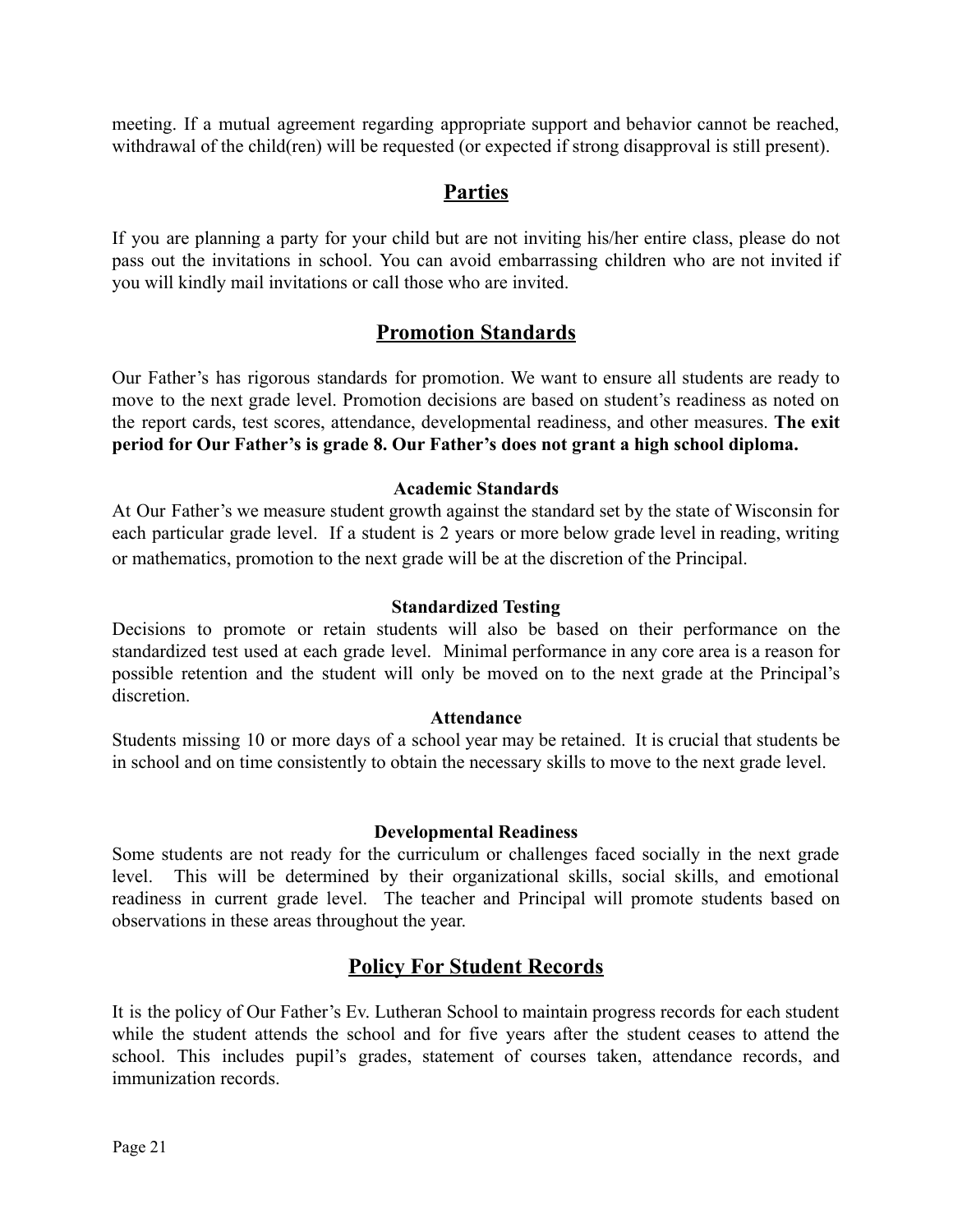Student's progress records will be sent to another school district or school within five (5) working days of receiving a written notice from a school, school district or court. A copy of the student's progress records will be made and sent with Our Father's Ev. Lutheran School retaining the original records for at least five (5) years after the student leaves the school.

#### **Room Parents**

The responsibility of room parents is to coordinate various celebrations in the classroom during the year. A complete list of room parents' names will be sent home following the start of the school year. The room parents traditionally organize two parties per year; a birthday party for the teacher and a Christmas party.

**Birthday party** – This is usually a "surprise" party. Teachers whose birthdays fall in the summer are often given a "halfway" birthday party, but any available date is acceptable. Please notify the school secretary in advance so schedules can be checked.

**Christmas party** – Each teacher has his/her own viewpoint about Christmas parties. The recommended way to approach this is to ask the teacher two or three weeks before the party date as to what he/she would like you to do. Most classes have a gift exchange (\$5.00 limit), but some teachers have other gift ideas: please check with the teacher. Christmas parties are usually scheduled for the last day before Christmas vacation.

**Other parties** – Seasons, holidays, and other circumstances invite additional parties. **Please consult the teacher for that class.**

#### **School Times for Students**

The Junior Kindergarten (4K) meets from 8:00 a.m. until 12:00 p.m. on Monday through Friday. Kindergarten through Grade 8 children are in class from 8:00 a.m. until 3:10 p.m. each school day.

**Students should not arrive at school before 7:40 a.m.** Upon arrival, they may proceed to their classroom. Class begins at 8:00 a.m. and doors are closed. **Students arriving after 8:00 a.m. must sign in at the School Office.**

Students should be picked up after school promptly. After the closing announcements and prayers, students will be led to the parking lot. **Please do not park in the center area during pick up or pass other cars waiting to pick up children.** Parents should line their vehicles along the red line and wait for their child to enter the car. Please use extreme caution when driving through the parking lot.

Our Father's Ev. Lutheran Childcare Center is set up for before and after school care for families who must arrive before 7:40 a.m. and/or may not be able to pick up their child by 3:30 p.m. If a child is not picked up by 3:30 p.m., the child will be escorted to the Childcare Center to ensure continuous supervision. Please consult the Childcare Center for possible charges incurred.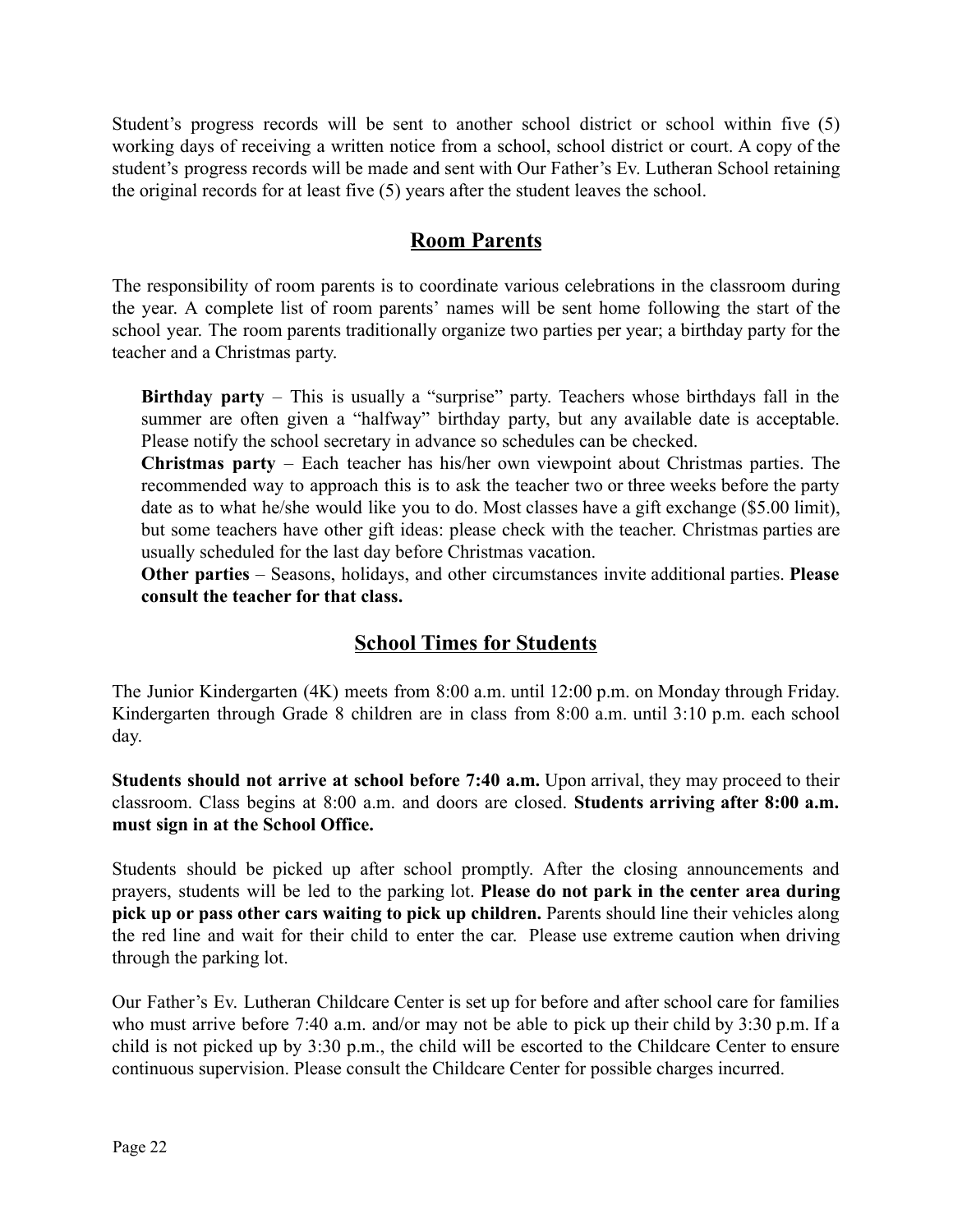#### **Sexual Harassment**

All individuals and guests at Our Father's Lutheran School are to be treated with respect and dignity. Our schools must be an environment that is free from harassment and violence. It is a violation of our standards for students to harass a person through conduct or communication that is demeaning or physically harmful.

Harassment is considered to be words or actions directed toward an individual or group of individuals, which intimidates, degrades, or fails to respect another person's dignity. Harassment includes, but is not limited to references made to a person or group based upon a person's age, sex, race, religion, size, or ethnic origin. Verbal comments, sexual name-calling, gestures, jokes, slurs, and spreading sexual rumors directed toward an individual or groups are also considered to be harassment. Sexual harassment is defined as unwelcome sexual advances, requests for sexual favors, or other verbal, physical, or digital conduct of a sexual nature. Harassment must be reported to the teacher and administration immediately and will not be tolerated.

### **Student Illness**

#### **Communicable Diseases**

Reporting of communicable diseases is required by law. When a communicable disease is suspected, the parent is responsible for reporting suspicious symptoms to the Health Department. Reporting should be done within 24 hours by phone, mail, or in person by the head of the family or person in charge. Rules and regulations regarding isolation, quarantine, and school attendance will be given at the time the disease is reported.

#### **Infectious Diseases/Conditions**

To prevent the spread of disease, students **may not** attend school with the following ailments:

- Vomiting in the previous 24 hours
- $\bullet$  Fever in the previous 24 hours
- Diarrhea
- Rash accompanied by fever
- Pink eye (Conjunctivitis) until 24 hours after treatment has been initiated
- Rash on the face, usually around the nose or mouth; red sores may develop and form honey colored crusts (Impetigo) until 24 hours after the treatment has initiated.
- Chickenpox (Varicella) until the sixth day after onset of the rash or sooner if all lesions have dried and crusted (Re-entrance to school prior to the sixth day will be left up to the discretion of the administration).
- German measles (Rubella)
- Measles (Rubeola)
- Mumps until 9 days after onset of neck swelling (parotid gland swelling)
- Sore throat, scarlet fever, or strep throat (Streptococcal Pharyngitis) until 24 hours after treatment has been initiated and until the child has been without an elevated temperature for 24 hours
- Whooping cough (Pertussis) until 5 days of appropriate antibiotic therapy has been completed (total course of treatment is 14 days)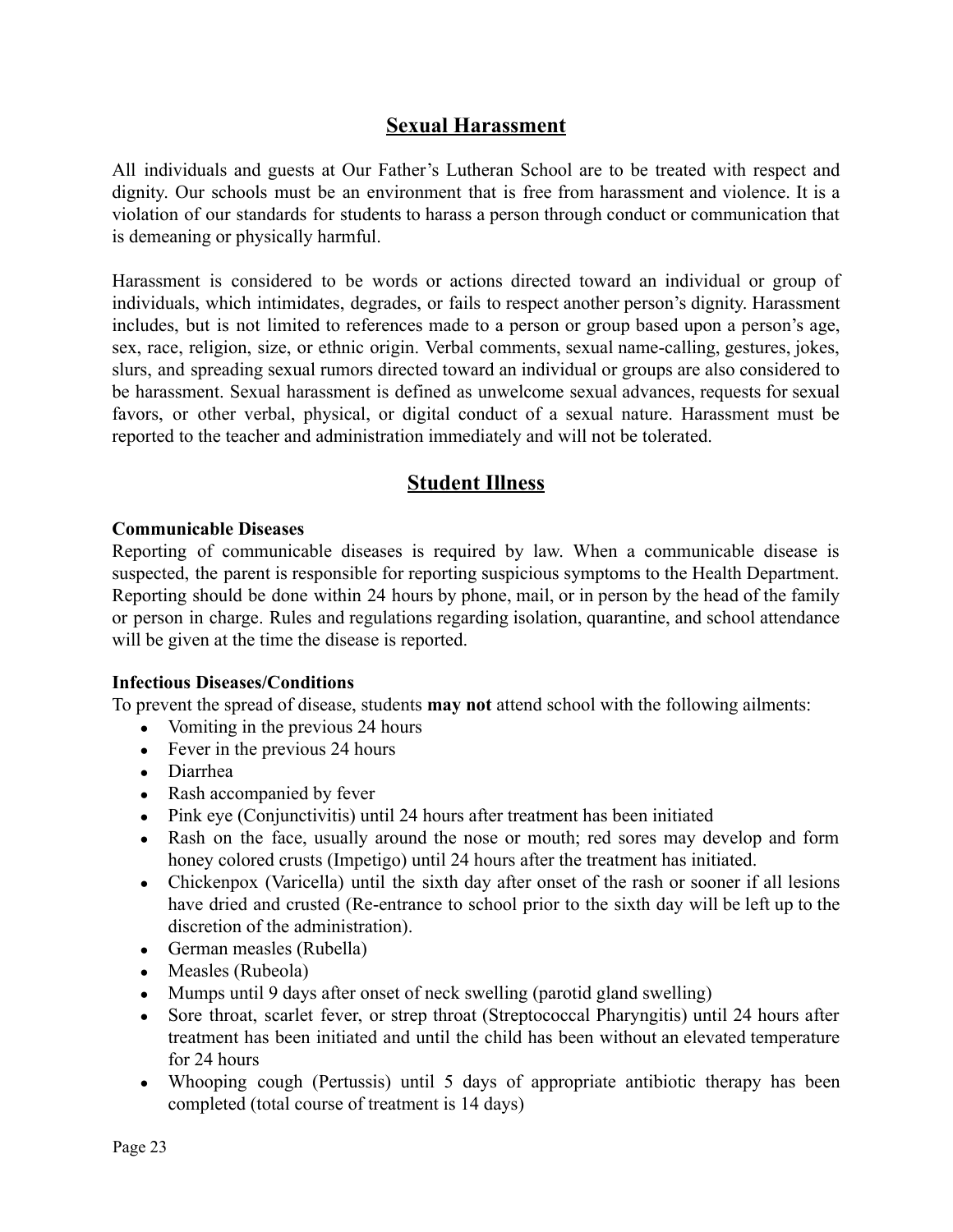Please note: If your child is sent home for illness from vomiting, fever, diarrhea, rash with fever, or any of the above conditions they must be symptom free for 24 hours before they are sent back to school. Do not send your child back to school when they feel better in the morning.

#### **Student Search**

When we suspect that a student may have illegal, dangerous, or disruptive items in their possession, he/she will be subject to search. This search may include and is not limited to their personal possessions, locker, desk, or clothing they are wearing.

### **Transfer Policy**

Under 119.23(6m)(a)(8) all schools in the Milwaukee Parental Choice Program (MPCP) must provide to every MPCP applicant "A copy of the policy used by the private school for accepting or denying the transfer of credits earned by a pupil attending the private school under this section for the satisfactory completion of coursework at another school."

The following is Our Father's policy adopted by our school board to satisfy the requirements of 119.23(6m)(a)(8):

Our Father's will consider accepting school credit from other institutions to the extent that coursework at the previous institution is documented and in accordance with Our Father's academic standards as adopted under 118.30(1g)(a)3. All final determinations for the acceptance or rejection of transfer credits shall be made at the discretion of the school's Principal.

#### **Visitors**

All visitors must report and register with the School Office upon entering the building. If reporting is not done in the office, the Principal retains the right to escort those individuals from the premises. Other than parent/guardians, only prospective students/families are allowed to visit Our Father's during the school day. Parents of a prospective student may make arrangements through the School Office for a tour or visit.

#### **Volunteer Opportunities**

Our Father's Lutheran School values the involvement of adult volunteers to make our school successful. With this mission, we ask that you share your time, talents, and stewardship in creating a stronger and more productive school. A Volunteer Handbook is available on the school website ([www.ofls.org\)](http://www.ofls.org) that details volunteer opportunities in the school.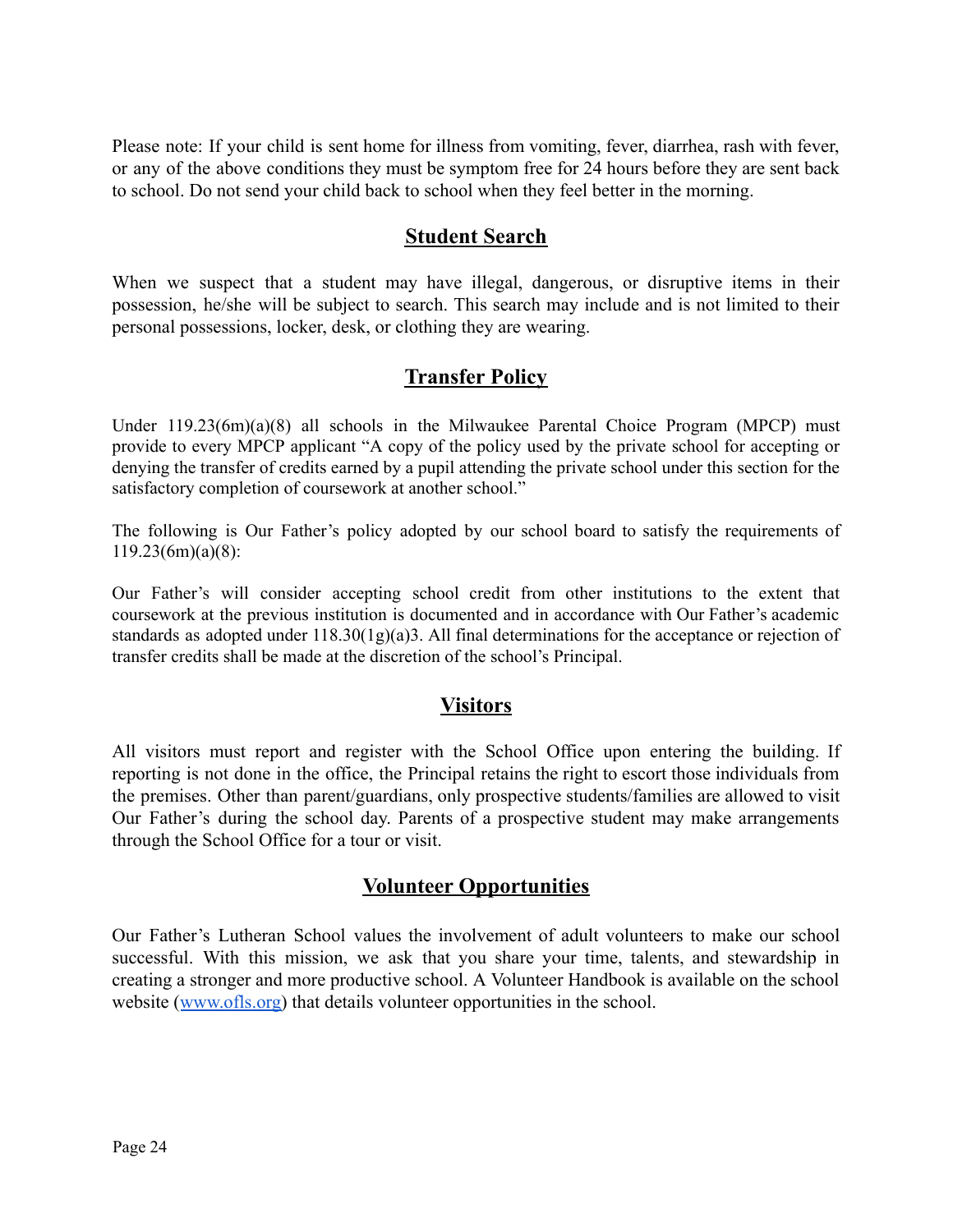Our Father's Lutheran School is a not for Profit organization, 501(c)3, under the group ruling and contained in a letter *dated January 8, 1965 from the Department of the Treasury, Internal Revenue Service*

A copy of the 501(c)3 document appears below:

|                                 |                                                                                                                                                                                                                                                                                                                                                                                                                                                                                                                                                                                                                                                                                                                                                                                                                                                                                                                                                                                                                                          | <b>August 25, 19</b> |                                                                                              |                |                     |  |
|---------------------------------|------------------------------------------------------------------------------------------------------------------------------------------------------------------------------------------------------------------------------------------------------------------------------------------------------------------------------------------------------------------------------------------------------------------------------------------------------------------------------------------------------------------------------------------------------------------------------------------------------------------------------------------------------------------------------------------------------------------------------------------------------------------------------------------------------------------------------------------------------------------------------------------------------------------------------------------------------------------------------------------------------------------------------------------|----------------------|----------------------------------------------------------------------------------------------|----------------|---------------------|--|
|                                 |                                                                                                                                                                                                                                                                                                                                                                                                                                                                                                                                                                                                                                                                                                                                                                                                                                                                                                                                                                                                                                          |                      |                                                                                              |                |                     |  |
|                                 | Our Father's By. Intheren Church & School                                                                                                                                                                                                                                                                                                                                                                                                                                                                                                                                                                                                                                                                                                                                                                                                                                                                                                                                                                                                |                      |                                                                                              | PURPOSE        |                     |  |
|                                 | 6025 - So. Honey Creek Drive                                                                                                                                                                                                                                                                                                                                                                                                                                                                                                                                                                                                                                                                                                                                                                                                                                                                                                                                                                                                             |                      |                                                                                              |                | FORM 990A REQUIRED  |  |
|                                 | Milwaukee, Wisconsin - 53221                                                                                                                                                                                                                                                                                                                                                                                                                                                                                                                                                                                                                                                                                                                                                                                                                                                                                                                                                                                                             |                      |                                                                                              |                | $\bullet$ HO<br>YES |  |
| <b>Gentlimens</b>               |                                                                                                                                                                                                                                                                                                                                                                                                                                                                                                                                                                                                                                                                                                                                                                                                                                                                                                                                                                                                                                          |                      |                                                                                              | <b>ACCOUNT</b> | ERIOD END           |  |
|                                 |                                                                                                                                                                                                                                                                                                                                                                                                                                                                                                                                                                                                                                                                                                                                                                                                                                                                                                                                                                                                                                          |                      |                                                                                              |                |                     |  |
|                                 | Based upon the evidence submitted, it is held that you are exempt from : ederal income tax as an                                                                                                                                                                                                                                                                                                                                                                                                                                                                                                                                                                                                                                                                                                                                                                                                                                                                                                                                         |                      |                                                                                              |                |                     |  |
|                                 |                                                                                                                                                                                                                                                                                                                                                                                                                                                                                                                                                                                                                                                                                                                                                                                                                                                                                                                                                                                                                                          |                      | are organized and operated exclusively for the purpose shown above. Any questions concerning |                |                     |  |
| period Indicated above.         | You are not required to file Federal income tax returns so long as you retain an exempt status, un-<br>less you are subject to the tax on unrelated business income imposed by section 511 of the Code<br>and are required to file Form 990-T for the purpose of reporting unrelated business taxable income.<br>Any changes in your character, purposes at method of operation should be reported immediately to<br>this office for consideration of their effect upon your exempt status. You should also report any<br>change in your name or address. Your liability for filing the annual information return, Form 990A,<br>is set forth above. That return, if required, must be filed after the close of your annual accounting<br>Contributions made to you are deductible by donors as provided in section 170 of the Code. Be-<br>quests, legacies, devises, transfers or gifts to or for your use are deauctible for Federal estate<br>and gift tux purposes under the provisions of section 2055, 2106 and 2522 of the Code. |                      | taxes levied under other subtitles of the Code should be submitted to us.                    |                |                     |  |
|                                 | You are not limble for the taxes imported under the Federal Insurance Contributions Act (social<br>security taxes) unless you file a waiver of exemption certificate as provided in such Act. You are<br>not liable for the tax imposed under the Federal Unemployment Tax Act. Inquiries about the<br>waiver of exemption certificate for social security taxes should be addressed to this office.                                                                                                                                                                                                                                                                                                                                                                                                                                                                                                                                                                                                                                     |                      |                                                                                              |                |                     |  |
| This is a determination letter. |                                                                                                                                                                                                                                                                                                                                                                                                                                                                                                                                                                                                                                                                                                                                                                                                                                                                                                                                                                                                                                          |                      |                                                                                              |                |                     |  |
|                                 |                                                                                                                                                                                                                                                                                                                                                                                                                                                                                                                                                                                                                                                                                                                                                                                                                                                                                                                                                                                                                                          |                      |                                                                                              |                |                     |  |
|                                 |                                                                                                                                                                                                                                                                                                                                                                                                                                                                                                                                                                                                                                                                                                                                                                                                                                                                                                                                                                                                                                          |                      |                                                                                              |                |                     |  |
|                                 |                                                                                                                                                                                                                                                                                                                                                                                                                                                                                                                                                                                                                                                                                                                                                                                                                                                                                                                                                                                                                                          |                      |                                                                                              |                |                     |  |